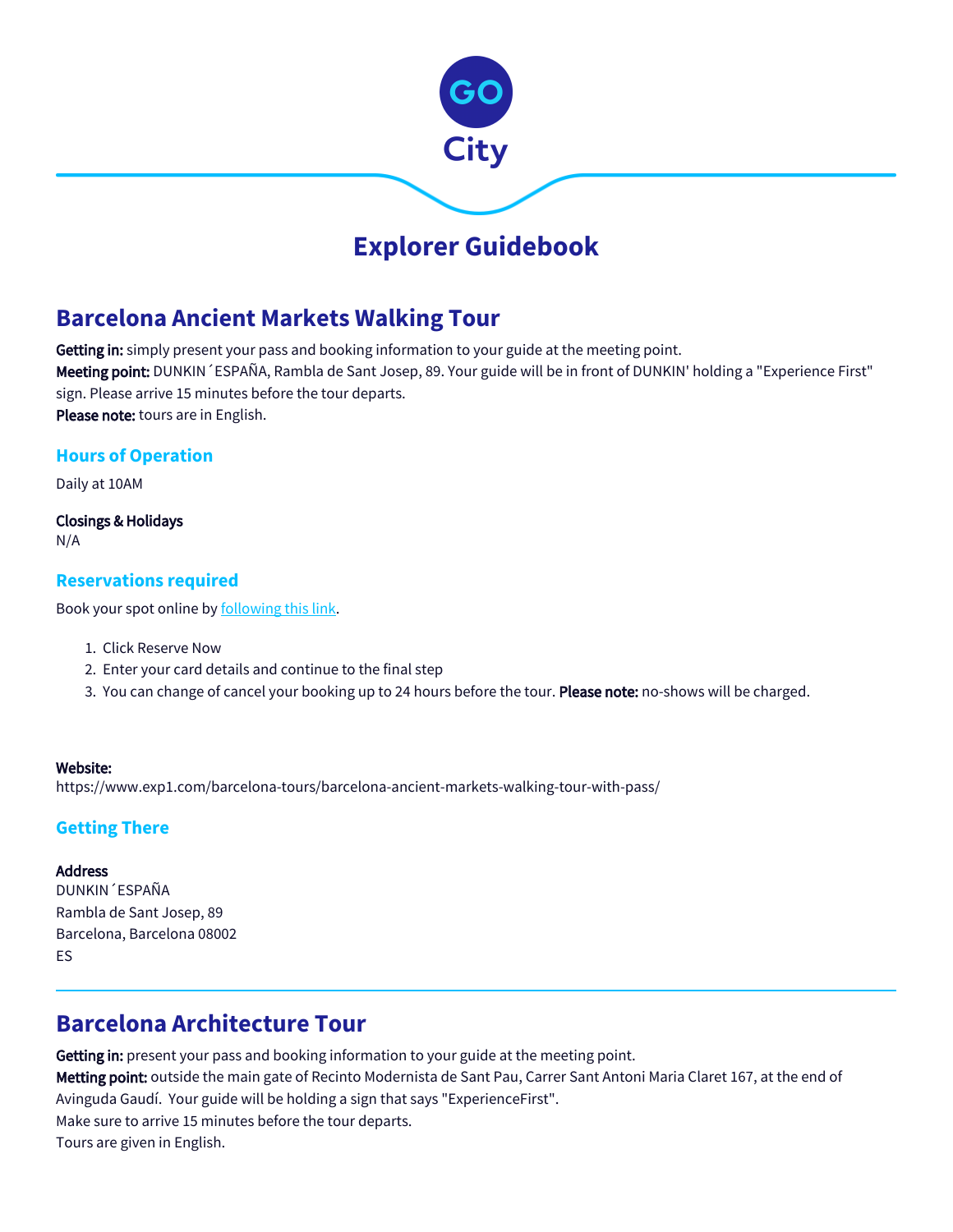## **Hours of Operation**

Daily at 4PM

#### Closings & Holidays

N/A

### **Reservations required**

Book your spot online by [following this link.](https://www.exp1.com/barcelona-tours/barcelona-architecture-walking-tour-with-pass/)

- To book, click the Reserve Now button.
- Enter your credit card details and continue to the final step.
- You can change or cancel your booking up to 24 hours before the tour.

Please note: no-shows will be charged.

#### Website:

https://www.exp1.com/barcelona-tours/barcelona-architecture-walking-tour-with-pass/

## **Getting There**

#### Address

Carrer Sant Antoni Maria Claret 167 Barcelona, Barcelona 08025 ES

#### Closest Subway Stop

Sant Pau Dos de Maig (Blue Line, L5)

# **Barcelona Bus Turístic**

Getting in: just scan your pass on board, at any of the 45 stops. Your bus ticket will be valid for one calendar day, so we recommend starting early.

Please note: the Green Route operates seasonally. Check the [Bus Turistic website](https://www.barcelonabusturistic.cat/en/green-route) for the most up-to-date information.

Bus operates daily: the first bus departs from 9AM and 9.30AM from any stop. Last departures at 7PM in winter, 8PM in summer. See timetables posted at stops. Frequency – between 5 and 25 minutes depending on the season.

## **Hours of Operation**

For updated opening hours we recommend checking with the [Barcelona Bus Turistic](https://www.barcelonabusturistic.cat/en) website. Normal Hours: Winter Monday to Sunday: 9AM - 7PM Summer: Monday to Sunday: 9AM - 8PM

Closings & Holidays Christmas Day and New Year's Day

## **Getting There**

#### Address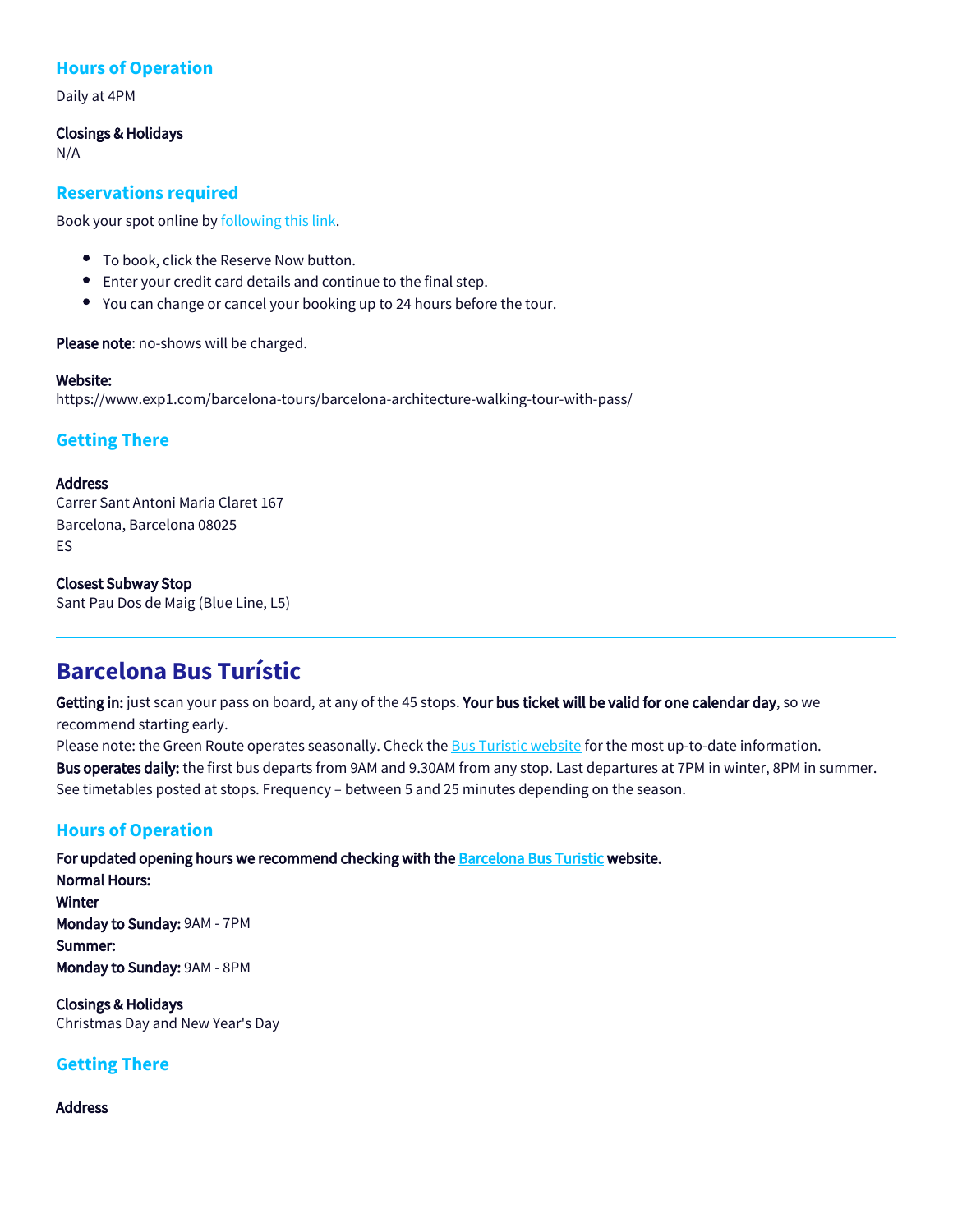You can board at any of the 45 bus stops Barcelona, Barcelona 08002 ES

# **Barcelona Cable Car**

Getting in: please show your pass on arrival.

### **Hours of Operation**

January - February: 10AM - 6PM March - May: 10AM - 7PM June - September: 10AM - 9PM October: 10AM - 7PM November - December: 10AM - 6PM

#### Closings & Holidays

Closed from February 28 to April 3, 2022 for annual maintenance.

### **Getting There**

#### **Address**

Avinguda Miramar, 30 Barcelona, Barcelona 08038 ES

Closest Subway Stop L2 / L3 Paral·lel, then take Funicular de Montjuïc Bus 55 and 150

# **Barcelona Zoo**

Getting In: present your pass on arrival.

#### **Hours of Operation**

For the most up-to-date opening hours, we recommend checking the **Barcelona Zoo** website. Normal Hours: Open daily:

- 30 October 18 March: 10AM 5:30PM
- 19 March 15 May: 10AM 7PM
- 16 May 15 September: 10AM 8PM
- 16 September 29 October: 10AM 7PM

Closings & Holidays N/A

### **Getting There**

Address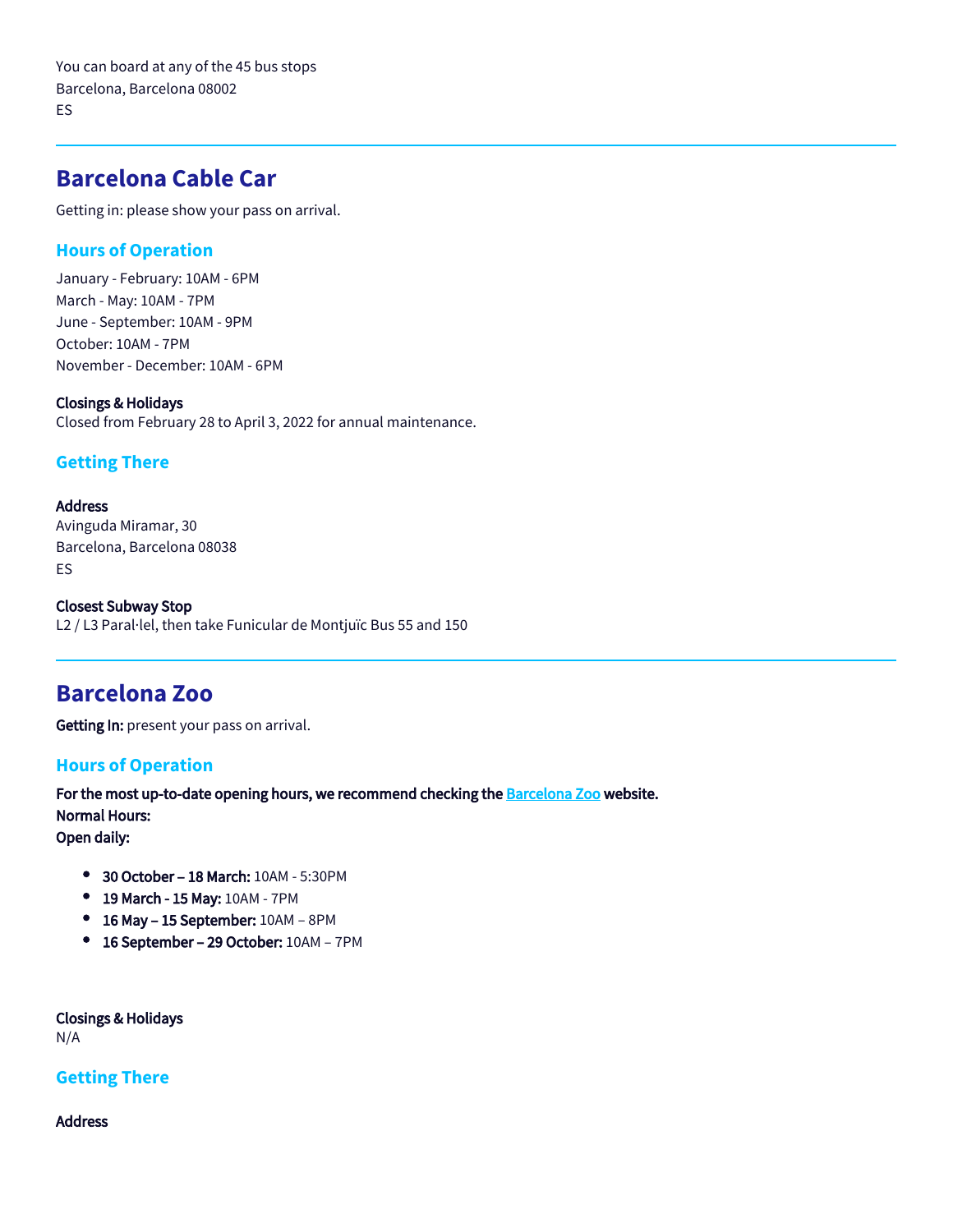Parc de la Ciutadella, S/N Barcelona, Barcelona 08003 ES

Closest Bus Stop D20, H14, H16, V21, V27

#### Closest Subway Stop

Metro: Barcelona i Ciutadella – Vila Olípica (L4), Marina i Arc de Triomf (L1). Tram: Ciutadella – Vila Olímpica (T4), Arc de Triomf i Estació de França (Renfe).

# **Best of Barcelona Bike Tour**

Please Note: bike tours are for ages 12+ only. Children under 12 will not be permitted to join the Best Barcelona Bike Tour. Tour Duration: 3.5 hours

#### **Hours of Operation**

Tour Times: Tuesday, Thursday & Saturday: 10.15AM

Closings & Holidays 24th-26th December, 1st January

### **Reservations required**

Please email 24 hours in advance to book your place on the tour, **booking@inoutbarcelonatours.com**. Please note that bookings by telephone (+34 933 18 10 23) can be made from Monday to Friday from 10am-2pm and 3pm-7pm. Maximum 10 people per tour group. You may not be able to join a tour if groups are already full.

#### E-mail:

booking@inoutbarcelonatours.com

Phone: +34 933 18 10 23

#### **Getting There**

#### Address

Plaça Reial By the fountain Barcelona, Barcelona 08002 ES

Closest Subway Stop Metro: Liceu (L3), Train: Plaza Catalunya/Ps Gracia

## **Big Fun Museum**

Getting in: simply present your pass at the ticket office. Please note: no entry to children under the age of 5.

## **Hours of Operation**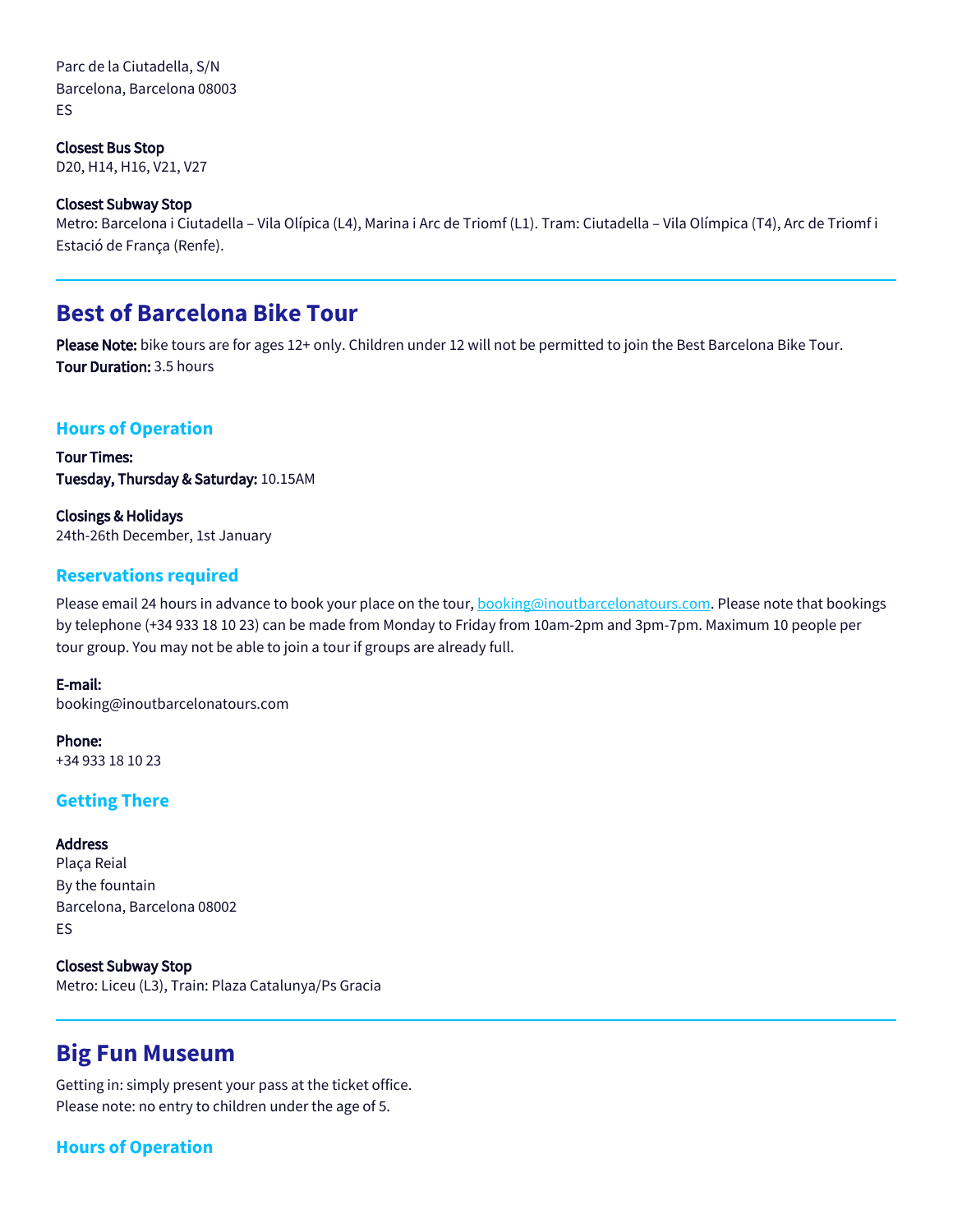Sunday - Friday: 11AM – 7PM Saturdays and public holidays: 11AM – 9PM January 1 and December 25: 1PM - 9PM December 31: 10AM - 6PM

Closings & Holidays

N/A

### **Getting There**

#### Address

Rambla de Sant Josep, 88 - 94, Barcelona, Barcelona 08002 ES

Closest Subway Stop Metro Liceu (L3)

# **CaixaForum Barcelona**

Getting In: present your pass on arrival.

### **Hours of Operation**

For the most up-to-date opening hours, we recommend checking the [CaixaForum Barcelona](https://caixaforum.es/ca/barcelona/visitanos) website.

Normal Hours:

Daily: 10AM - 8PM

- **Extended summer hours on Wednesdays only in July & August: 10AM 11PM**
- Christmas special opening: 24 & 31 December & 5 January: 10AM 6PM

Closings & Holidays 25 December, 1 & 6 January

### **Getting There**

#### **Address**

Av. de Francesc Ferrer i Guàrdia, 6-8 Barcelona, Barcelona 08038 ES

Closest Bus Stop 13, 150. pl. d'Espanya: 9, 23, 27, 37, 46, 50, 65, 79, 91, 10, 165. pl. d'Espanya: D20, H12, H16, V7, L72, L80, L81, L86, L87, L95.

Closest Subway Stop Metro: Lines 1 & 3

# **Casa Batlló**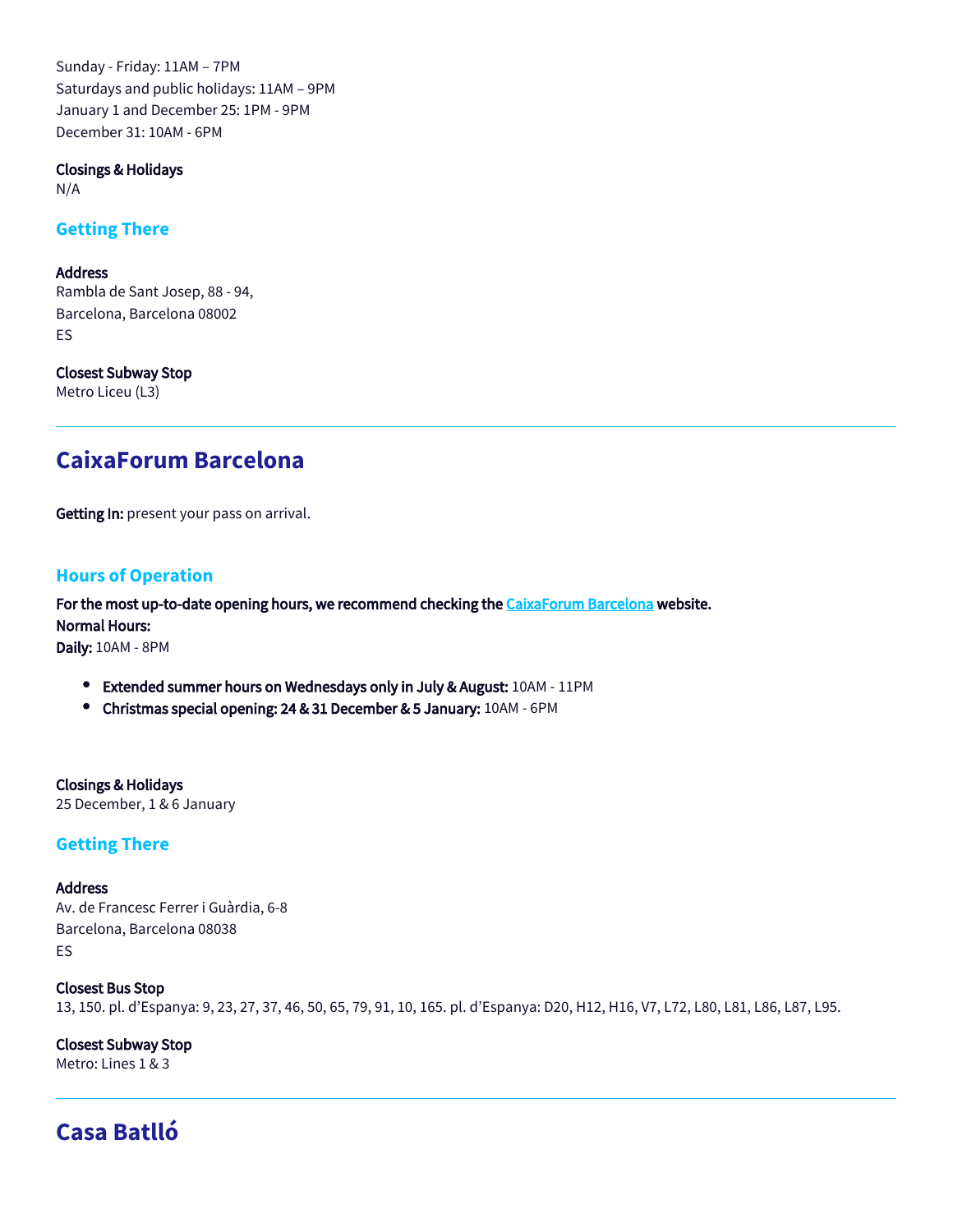#### Attraction status as of Jul 3, 2022: Must-see

Getting in: please present your pass at the ticket desk upon arrival. We recommend visiting between 12PM and 3PM or after 6PM to avoid the busiest times.

During peak times, please allow an extra 20 minutes to get through the ticket gates - this popular attraction gets busy in high season!

### **Hours of Operation**

Opening Hours: Daily: 9AM - 8PM Please check the [Casa Batlló website](https://www.casabatllo.es/en/visit/) for up-to-date opening hours.

#### Closings & Holidays

Please check the Casa Batlló [website](http://www.casabatllo.es/) for last minute closures and amendments to opening times.

## **Getting There**

### Address

Passeig de Gràcia, 43 Barcelona, Barcelona 08007 ES

Closest Bus Stop H10, V15, 7, 22, 24

Closest Subway Stop Metro: Passeig de Gràcia (Lines L2, L3, L4)

## **Casa Museu Amatller**

Getting In: present your pass at the ticket desk on arrival.

### **Hours of Operation**

## Wednesday to Sunday Audioguide: 10:30AM, 11:30AM and 12:30PM (Available in English, French, Spanish and Catalan.) Guided visit: 11AM in Spanish, 12PM in Catalan, 5PM in Spanish and 6PM in Catalan. For the most up-to-date opening hours, we recommend checking the [Casa Museu Amatller](https://amatller.org/en/) website.

Closings & Holidays Christmas Day

### **Getting There**

#### Address Passeig de Gracia, 41 Barcelona, Barcelona 08007 ES

Closest Bus Stop H10, V15, 7, 22 y 24

Closest Subway Stop Passeig de Gràcia: L2, L3 y L4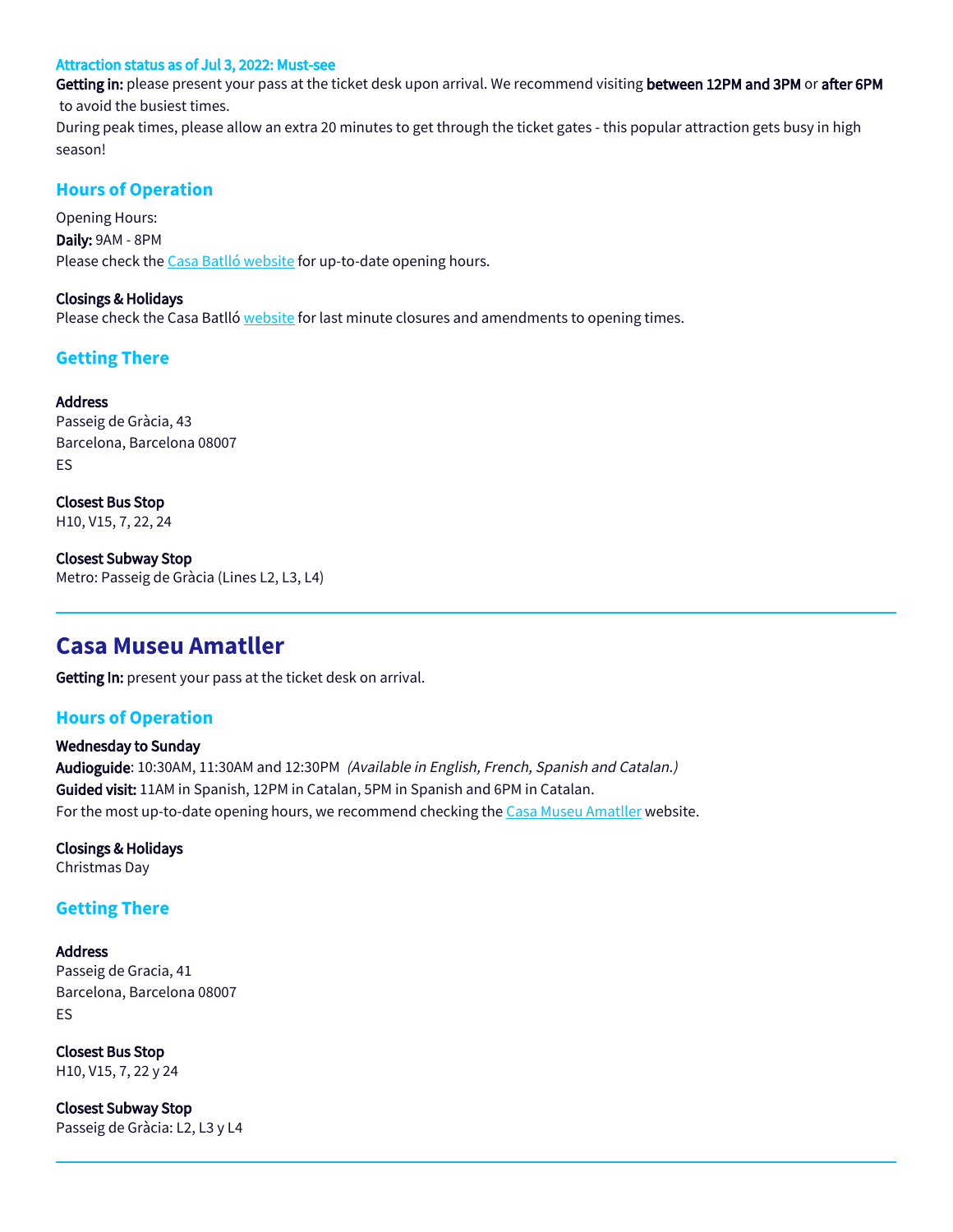# **Casa Vicens**

Getting In: present your pass on arrival.

## **Hours of Operation**

From April to October, 2022 Daily: 10AM - 8PM (last entry 6:45PM) For updated opening hours we recommend checking with the [Casa Vicens website](https://casavicens.org/)[.](https://www.fcbarcelona.com/en/tickets/camp-nou-experience/timetable)

Closings & Holidays Closed to the public: May 28 & June 9. December 25 & January 6.

## **Getting There**

Address c/ Carolines, 24 Barcelona, Barcelona 08012 ES

Closest Bus Stop 22, 27, 32, 87, 114, N4, V17

Closest Subway Stop Fontana

# **Catalunya en Miniatura**

Getting In: present your pass on arrival.

## **Hours of Operation**

Daily: 10AM - 6PM Open until 3PM on the following dates: 6th January, 23rd June, 24th/26th/31st December.

Closings & Holidays Christmas Day and New Year's Day.

## **Getting There**

**Address** Can Balasch de Baix, S/N Torrelles de Llobregat, Barcelona 08629 ES

#### Closest Bus Stop

Line 62 (soler i sauret), bus ticket Zone 2. Collection point is in c / Riera Blanca corner of the Corts Travesera (near Camp Nou), descend at Torrelles de Llobregat. Single bus ticket is EUR 3.10 per person.

Closest Subway Stop FGC – Sant Vicenç dels Horts + 5 km bus L62 (Soler i Sauret)

# **Cathedral of the Sea Tour**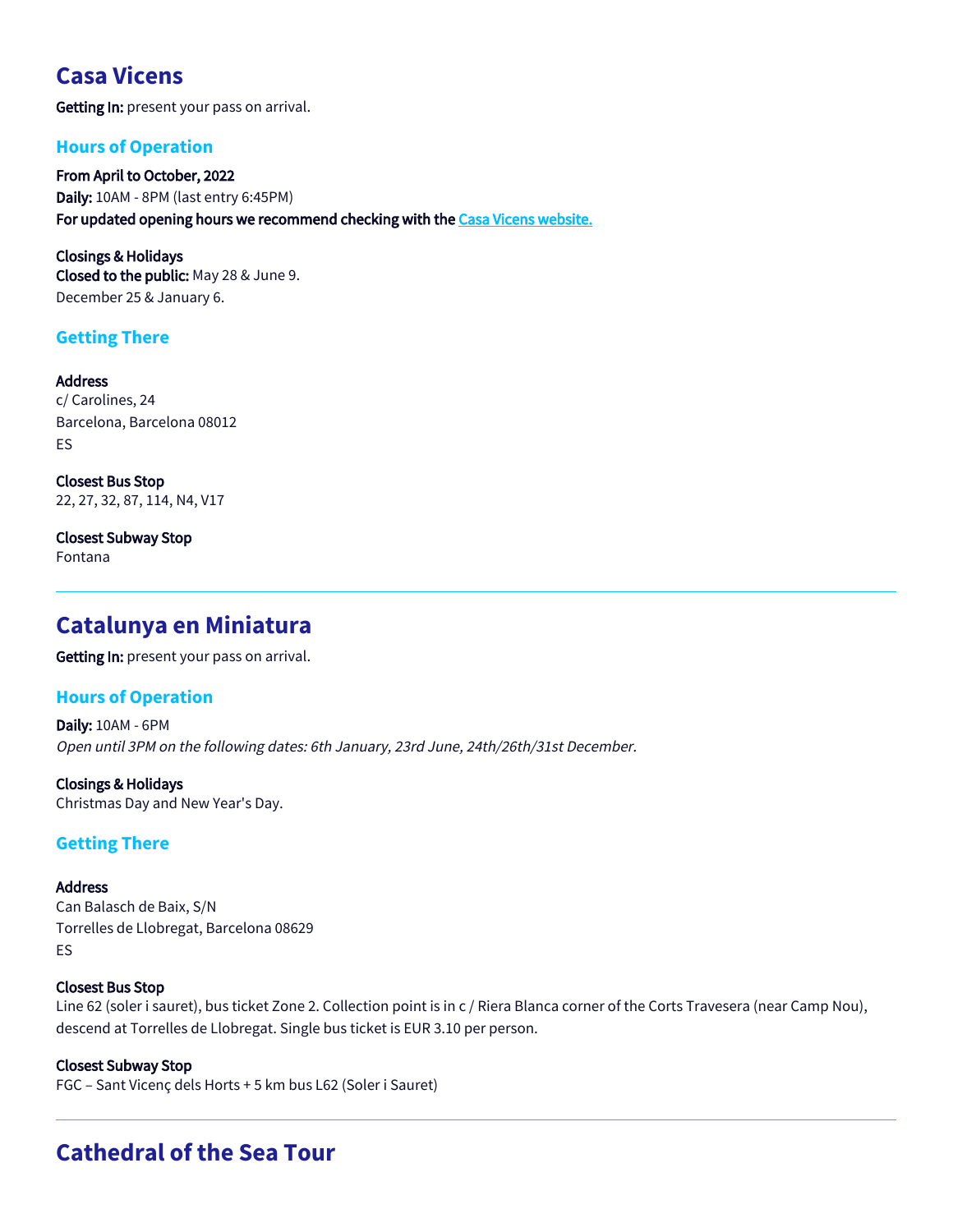#### Attraction status as of Jul 3, 2022: Currently unavailable

Getting in: meet your guide in front of Basilica of Santa Maria del Mar and show them your pass and booking information.

#### **Hours of Operation**

Tuesday, Thursday, and Saturday: 10AM

Closings & Holidays

N/A

#### **Reservations required**

Booking is required in advance. Email [info@toursfortoday.com](mailto:info@toursfortoday.com) with your desired date and number of visitors.

E-mail: info@toursfortoday.com

## **Getting There**

#### Address

Plaça de Santa Maria, 1 Barcelona, Barcelona 08003 ES

# **Ciutadella Segway Tour**

You can reserve by any of the following:

- Phone: +34 933 104 108 / +34 645 262 092
- WhatsApp: +34 645 262 092
- Email: [info@barcelonasegwaytour.com](mailto:info@barcelonasegwaytour.com)
- Barcelona Segway Tour Shop: Passeig Lluís Companys, 10 | 08018 Barcelona  $\bullet$

#### Tour Duration: 1 hour

### **Hours of Operation**

#### Tour times

Fridays, Saturdays, and Sundays: 12.30PM Barcelona Segway Tour's office opening hours Daily: 9.30AM - 4.30PM

Closings & Holidays

N/A

#### **Reservations required**

You can reserve by any of the following:

- Phone: +34 933 104 108 / +34 645 262 092
- WhatsApp: +34 645 262 092
- **Email:** [info@barcelonasegwaytour.com](mailto:info@barcelonasegwaytour.com)
- $\bullet$ Barcelona Segway Tour Shop: Passeig Lluís Companys, 10 | 08018 Barcelona

Ask for Ciutadella Segway Tour and ensure that you provide your Go Barcelona pass number.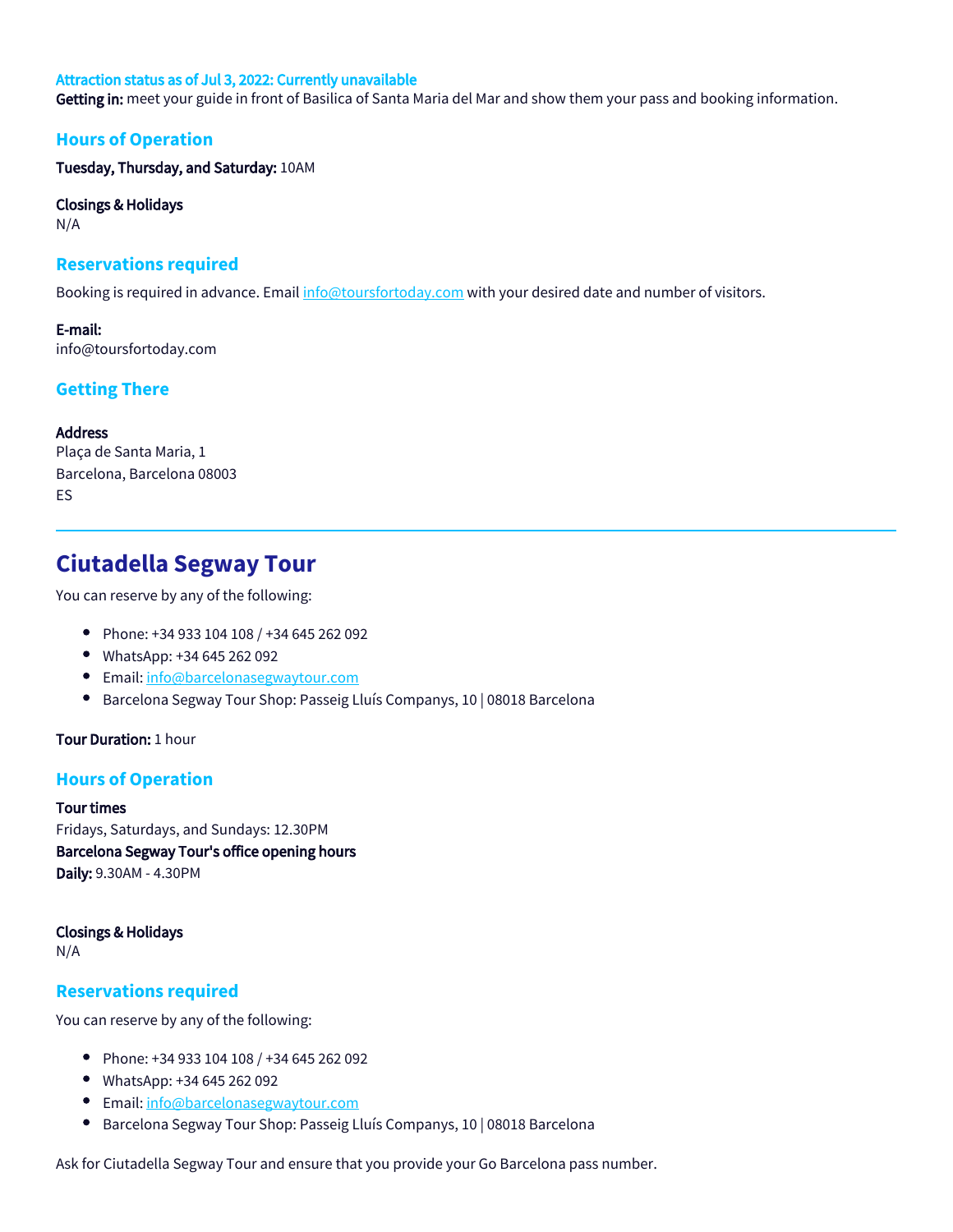E-mail: info@barcelonasegwaytour.com

Phone: +34 933 104 108

## **Getting There**

**Address** Arc de Triomf - Passeig Lluís Companys Barcelona, Barcelona 08018 ES

Closest Bus Stop 39, 51, H16

Closest Subway Stop Metro: Arc de Triomf (Red line - L1). Tram Stop: Ciutadella | Vila Olímpica. Train Station: Arc de Triomf.

# **CosmoCaixa Barcelona**

Getting In: present your pass on arrival.

## **Hours of Operation**

For the most up-to-date opening hours, we recommend checking the [CosmoCaixa Barcelona](https://cosmocaixa.es/es/visitanos) website. Normal Hours: Daily: 10AM - 8PM

Closings & Holidays Christmas Day and New Year's Day.

### **Getting There**

Address Carrer d'Isaac Newton, 26 Barcelona, Barcelona 08022 ES

Closest Bus Stop V15, 22, 58, 60, 73, 75, 196

Closest Subway Stop FGC Station CosmoCaixa - Av. Tibidabo

# **Egyptian Museum of Barcelona**

Getting In: present your pass on arrival.

## **Hours of Operation**

Monday to Saturday: 11AM to 7PM Sunday: closed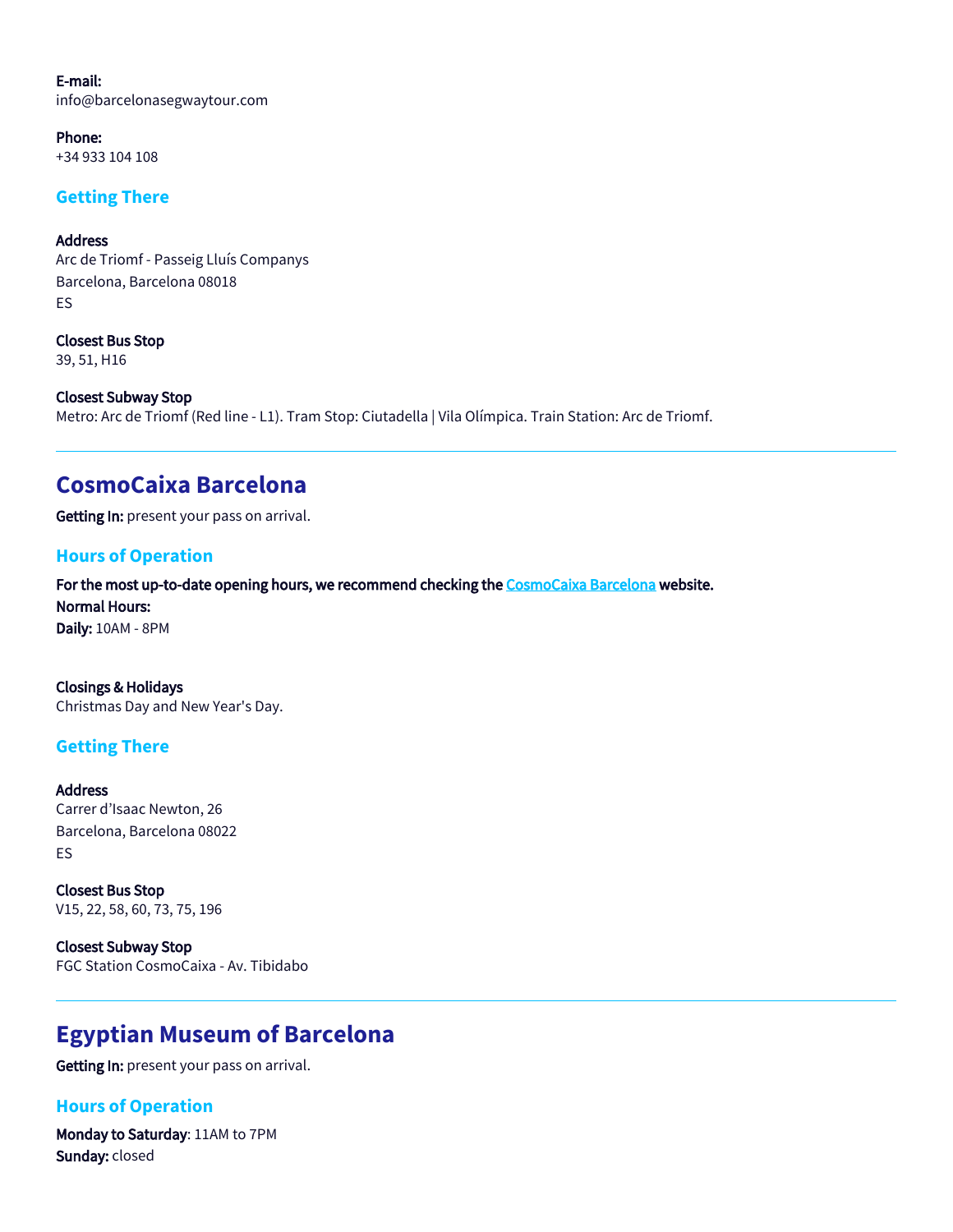Closings & Holidays 1 and 6 January, 25 and 26 December

## **Getting There**

Address C/ València, 284 Barcelona, Barcelona 08007 ES

Closest Bus Stop 7, 20, 22, 24, 39, 45, H10, V15, V17

Closest Subway Stop Passeig de Gràcia (L2, L3 i L4), Diagonal (i L5)

# **Escape Hunt Barcelona**

Getting In: present your pass on arrival.

## **Hours of Operation**

#### Daily: 10AM - 8:30PM

Availability and opening times may vary due to Covid-19 restrictions. We recommend you to contact Escape Hunt in order to guarantee your preferred time: email<barcelona@escapehunt.com>or call [+34 934 618 222](0034934618222).

#### Closings & Holidays

25th & 26th December

## **Getting There**

Address C. Nàpols 255 bis Barcelona, Barcelona 08025 ES

Closest Subway Stop Metro Sagrada Familia (L2 and L5) and Verdaguer (L4 and L5)

# **Estrella Damm Old Brewery**

Getting in: meet your guide in front of the security checkpoint on Rosselló Street. You'll need to show your passport/ID, plus proof of reservation.

## **Hours of Operation**

Visit [Estrella Damm Old Brewery's website](https://visitas.estrelladamm.com/en#Home) for tour times.

Closings & Holidays N/A

**Reservations required**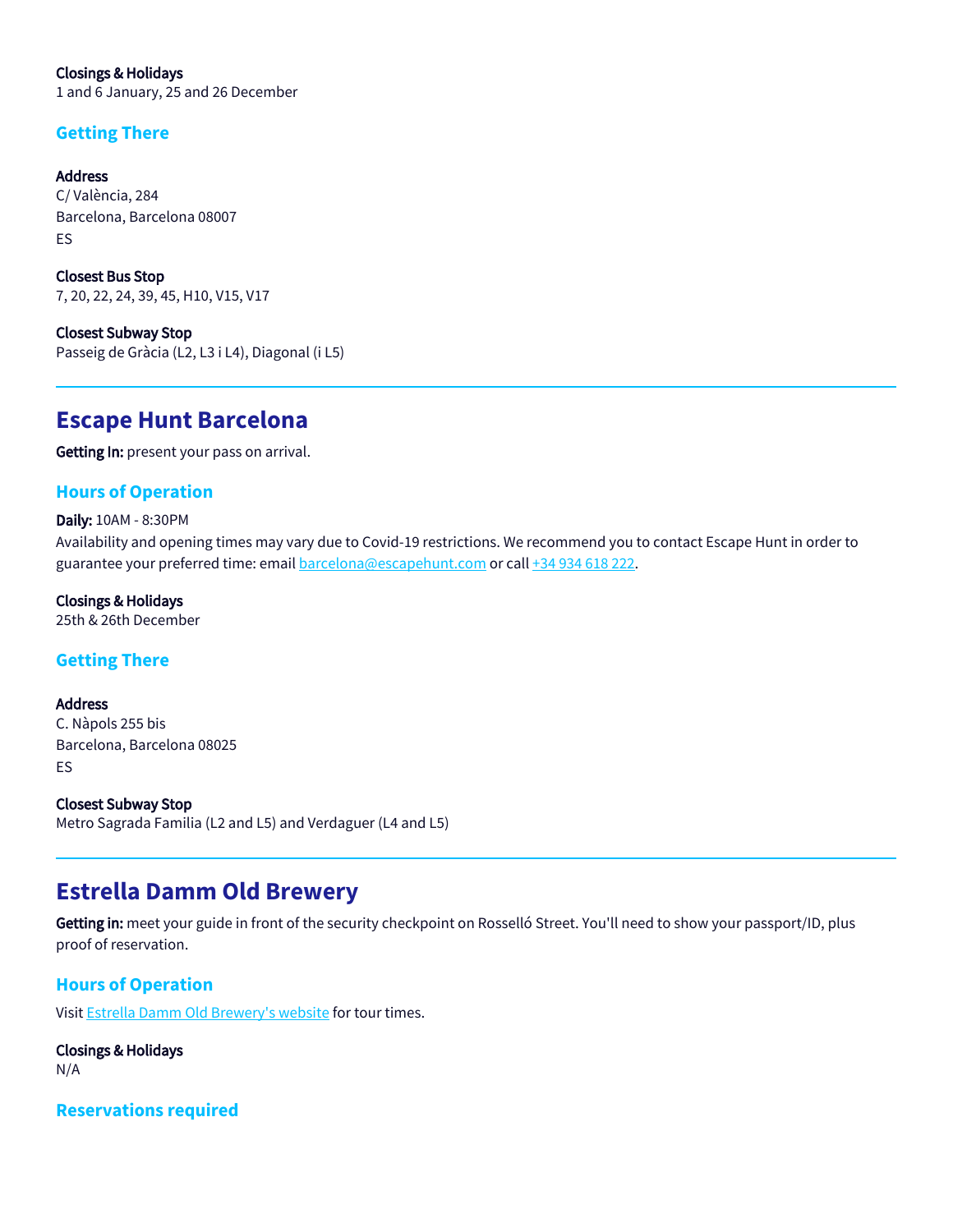Email [vfabrica@estrelladamm.es](mailto:vfabrica@estrelladamm.es) or call +34 932909560 (between 10AM-2PM) to book your tour at least 24hours in advance. Please state your pass numbers and the type of pass you have (All-Inclusive or Explorer) when making your reservation (in your initial email or over the phone.) You can choose any of the 4 beer tasting options with your pass.

E-mail:

vfabrica@estrelladamm.es

Phone: +34 932909560

## **Getting There**

**Address** 

Carrer del Rosselló, 515 Barcelona, Barcelona 08025 ES

Closest Subway Stop Sant Pau / Dos de Maig

# **FC Barcelona - Camp Nou Tour**

Getting In: present your pass at any of the Camp Nou Ticketing Counters located at ACCESS 15 to receive your entry ticket(s). Please Note: tickets will be issued for visits on that day, time slots will be indicated on your ticket as per the next availability.

### **Hours of Operation**

For updated opening hours we recommend checking with the [FC Barcelona website.](https://www.fcbarcelona.com/en/tickets/camp-nou-experience/timetable)

Monday - Sunday: 9:30AM - 7PM.

Closings & Holidays This site is partially closed on May 22. The tour will not be available, however, the Museum and Panoramic View will be open. The site is closed on November 20, 22 & 23.

Tours are closed on match days, but the museum is open from 9:30AM - 6:30PM. You are advised to check the [FC Barcelona website](http://www.fcbarcelona.com/) for opening times before traveling to the stadium, as they are susceptible to change.

### **Getting There**

Address Avinguda Aristides Maillol, s/n Barcelona, Barcelona 08028 ES

Closest Subway Stop Collblanc (L5) / Badal (L5) / Palau Reial (L3) / Les Corts (L3)

# **Gaudi's Crypt at Colonia Guell**

Getting In: present your pass on arrival.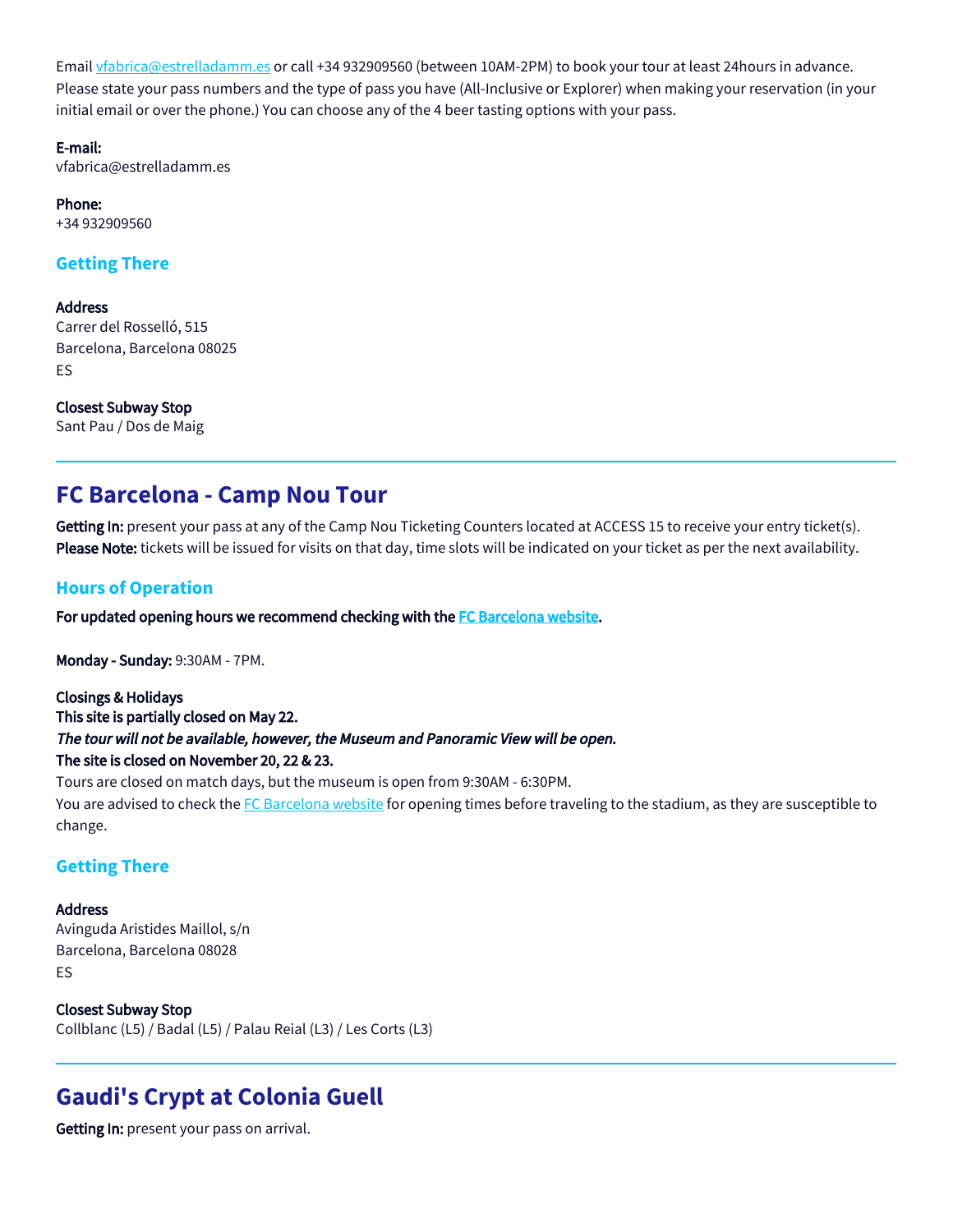## **Hours of Operation**

For the most up-to-date opening hours, we recommend checking the [Gaudi's Crypt at Colonia Guell w](http://gaudicoloniaguell.org/en/)ebsite. Saturday, Sunday and Public Holidays: 10AM - 3PM.

Closings & Holidays Closed: 1st and 6th January, 25th and 26th December

#### **Getting There**

**Address** 

Calle Claudi Güell Colònia Güell Santa Coloma de Cervelló, Barcelona 08690 ES

Closest Subway Stop Ferrocarrils Generalitat de Catalunya (FGC) - Colonia Güell

# **Gaudí Experiència 4D**

Getting In: present your pass on arrival.

### **Hours of Operation**

Daily: 10:30AM – 5PM (Last 4d show: 4:30PM) Opening hours can be subject to change, for the most up-to-date schedule we recommend checking with the [Gaudi Experience](https://www.gaudiexperiencia.com/en/visit/)  [4D](https://www.gaudiexperiencia.com/en/visit/) website.

Closings & Holidays Closed: 25th December and 6th January. Reduced Opening Hours: 24th and 31st December: 10AM - 3PM, 1st January: 12PM - 6.30PM

### **Getting There**

Address

Carrer de Larrard 41 Barcelona, Barcelona 08024 ES

Closest Bus Stop Hop on Hop off: Park Güell (blue line). Bus: 24, D40, H6 (former 74), 92, neighbourhood bus 116.

Closest Subway Stop Lesseps and Vallcarca (L3)

# **Illa Fantasia Waterpark**

#### Attraction status as of Jul 3, 2022: Closed - back in summer

Getting in: show your pass on arrival.

Please note: from Premia de Mar station, you can take a free shuttle bus to the water park. Alternatively, there are buses at 9AM from Sants Train Station. If arriving by car there is free parking.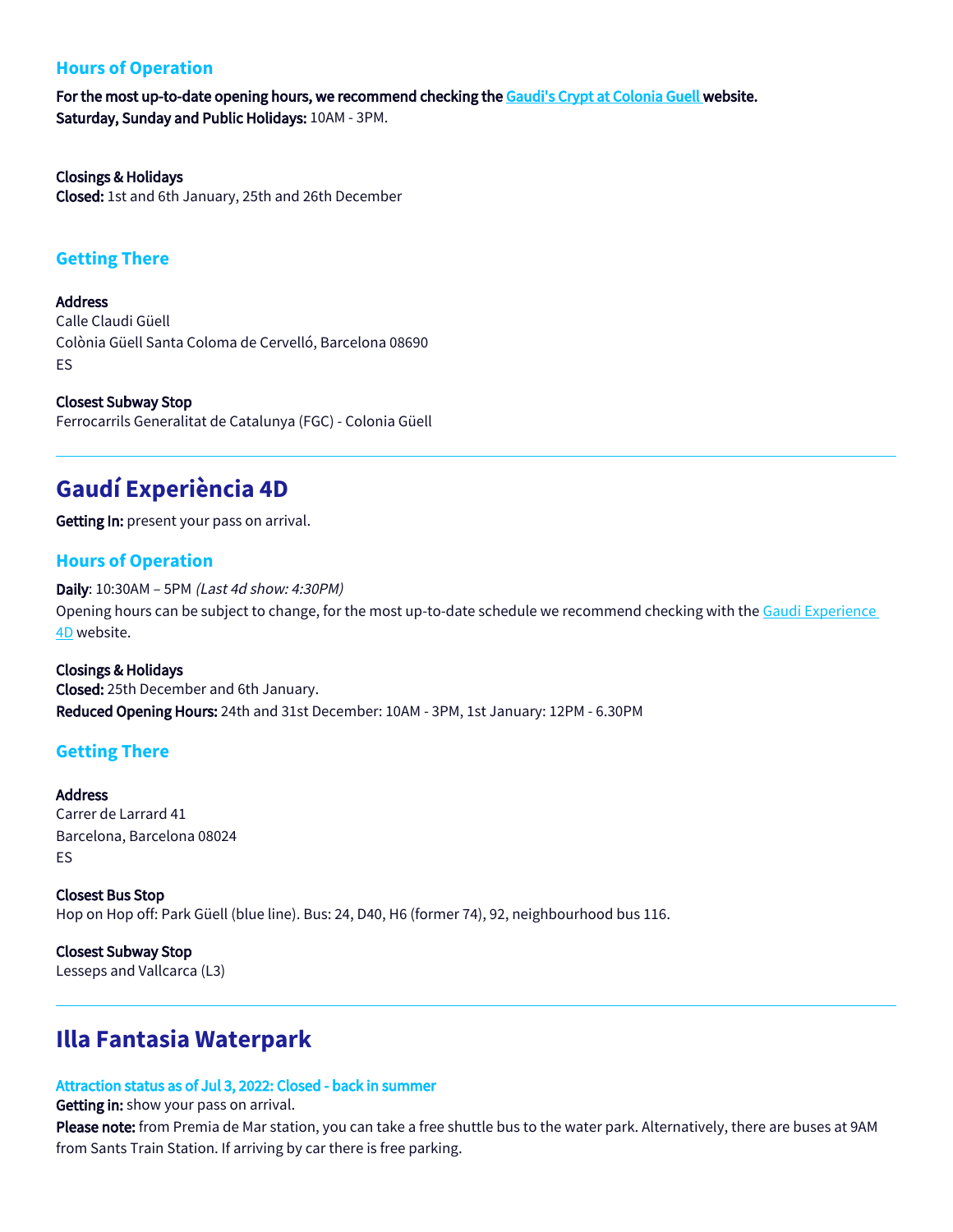## **Hours of Operation**

June 11 - September 30 Daily: 10AM-6PM

Closings & Holidays August 9 & September 11

### **Getting There**

Address Finca Mas Brassó, s/n Vilassar de Dalt, Barcelona 08339 ES

# **KBr Fundació MAPFRE - Photography Museum**

Getting in: simply show your pass at the ticket office and you're in!

### **Hours of Operation**

1 April – 30 September Tuesday to Sunday (and public holidays): 11AM - 8PM 1 October – 31 March Tuesday to Sunday (and public holidays): 11AM to 7PM

Closings & Holidays Mondays (except on public holidays) January 1 & 6 December 25 & 26

### **Getting There**

Address Mapfre Tower - Avinguda del Litoral, 30 Barcelona, Barcelona 08005 ES

# **La Pedrera**

Getting In: present your pass on arrival.

#### **Hours of Operation**

Daily: 9AM - 6:30PM

Closings & Holidays Christmas Day, and 13 - 19 January.

#### **Getting There**

Address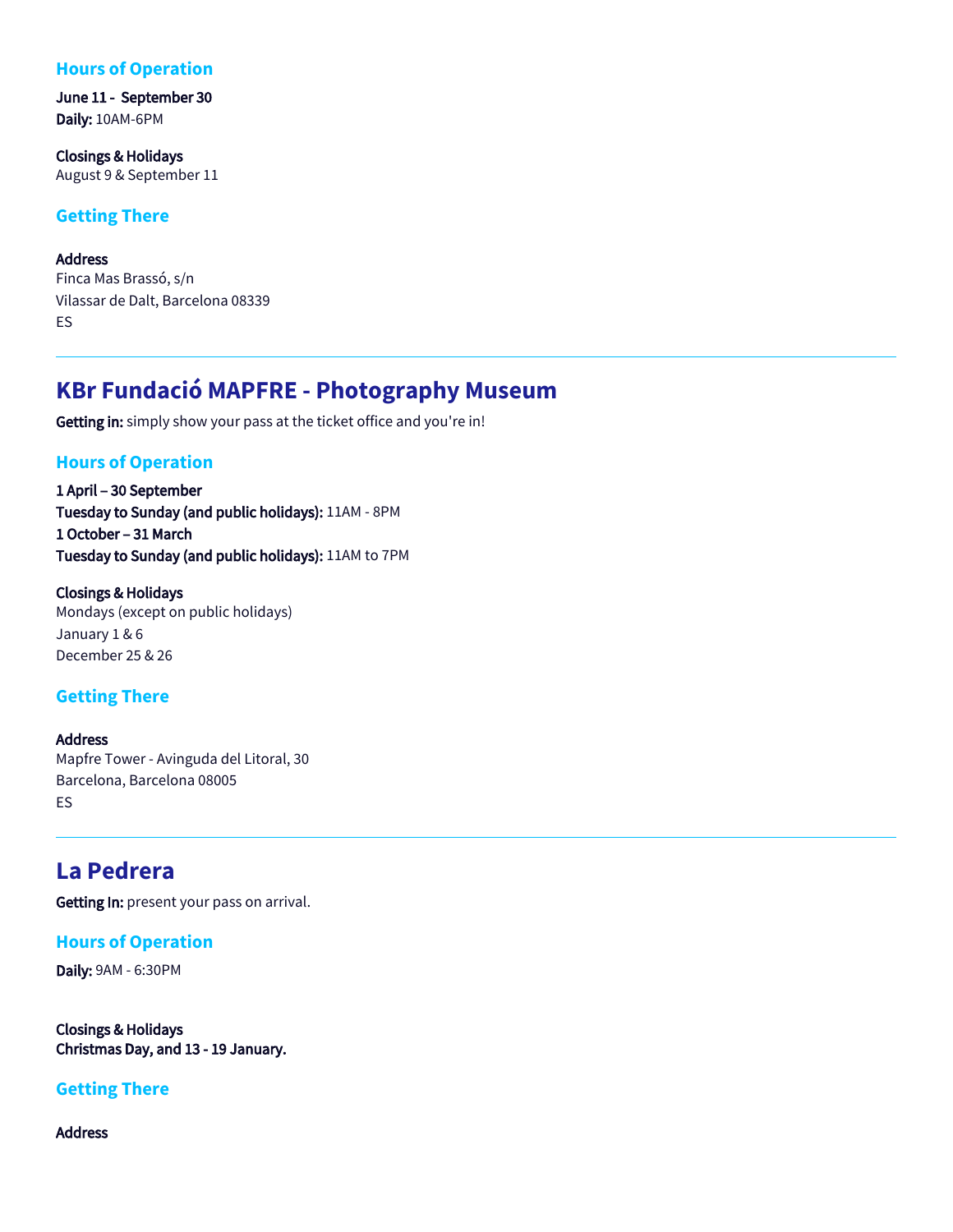Provença, 261-265 Barcelona, Barcelona 08008 ES

Closest Bus Stop 7,16,17, 22, 24 and V17

Closest Subway Stop Metro: Diagonal (L3, L5), Train: La Pedrera

# **La Roca Village Shopping Express**

#### Attraction status as of Jul 3, 2022: Closed

Getting In: show your pass to receive your return ticket on the Shopping Express® transfer bus to La Roca Village.

Pick Up Point: Passeig de Gràcia, 8 (between Carrer deCasp and Gran Via)

Please note: spaces on the bus are dependant on availability. Your pass is eligible for any bus journey, so make sure to arrive in plenty of time for your desired departure to ensure a seat on board.

#### Bus Timetable:

- Departures from Barcelona: 9AM, 9.30AM, 10AM, 11AM, 11.30AM, 12PM, 1PM, 2PM, 3PM, 4PM, 4.30PM, 5PM, 6PM, 7PM.
- $\bullet$  Departures from La Roca Village: 11AM, 12PM, 2PM, 3PM, 3.30PM, 4PM, 5PM, 5.30PM, 6PM, 7PM, 8PM, 9PM.

#### **Hours of Operation**

#### Open Daily

- Winter (October to May): 10AM 9PM
- Summer (June to September): 10AM 10PM

#### Closings & Holidays

Village will close on 24 and 31 December at 7pm. Village closed and service not available on 1 and 6 January, 1 May, 11 September, 25 and 26 December.

### **Getting There**

#### Address

Pick Up Point Passeig de Gràcia, 8 (between Carrer deCasp and Gran Via) Barcelona, Barcelona 08007 ES

# **Las Golondrinas Boat Cruise**

Getting In: departure from Moll Drassanes (Colón). Present your pass on arrival. Cruise Duration: 60 minutes Please note: the service might be altered due to bad weather.

### **Hours of Operation**

#### Until December 22, 2022

Monday to Friday at 12PM, 1:30PM, 3:30PM & 5PM Saturday, Sunday and holidays at 11:30 AM, 1PM, 3PM & 4.30PM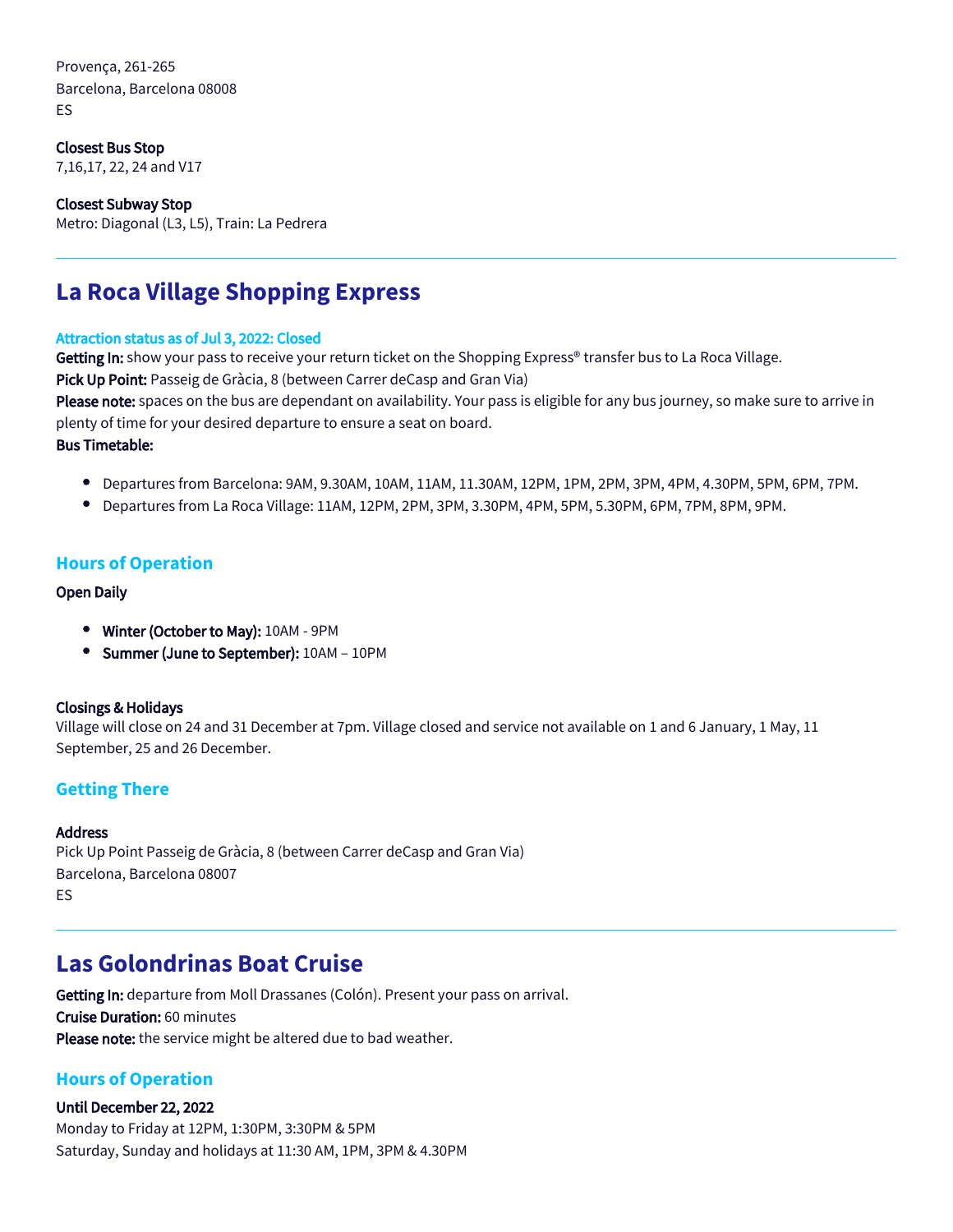Closings & Holidays December 25th, 26th, January 1st & 6th.

## **Getting There**

Address Moll de Drassanes s/n Barcelona, Barcelona 08039 ES

Closest Bus Stop 14, 59, 64 120, D20, H14

Closest Subway Stop Drassanes (L3)

# **L'Aquàrium de Barcelona**

Getting in: present your pass on arrival. Please note: anyone aged 3-4 years old will need to pay an additional entrance fee of €8\* directly at the attraction. \*Subject to change.

## **Hours of Operation**

Monday to Friday: 10AM - 7PM Saturday, Sunday and Holidays: 10AM - 8PM Closing times vary, please visit the L'Aquàrium de Barcelona [website](https://www.aquariumbcn.com/en/plan-your-visit/schedules-and-prices/) for timetables.

Closings & Holidays N/A

## **Getting There**

Address Moll d'Espanya del Port Vell, s/n Barcelona, Barcelona 08039 ES

Closest Bus Stop 14, 47, 59,120, D20, H14, V13, V15 and V19

Closest Subway Stop Metro: Drassanes (L3), Barceloneta (L4). Train: Barcelona Estació de França.

# **MEAM - Museu Europeu d'Art Modern**

Getting In: scan your pass at the reception box of the museum on arrival.

## **Hours of Operation**

Tuesday to Sunday: 11AM - 7PM

Closings & Holidays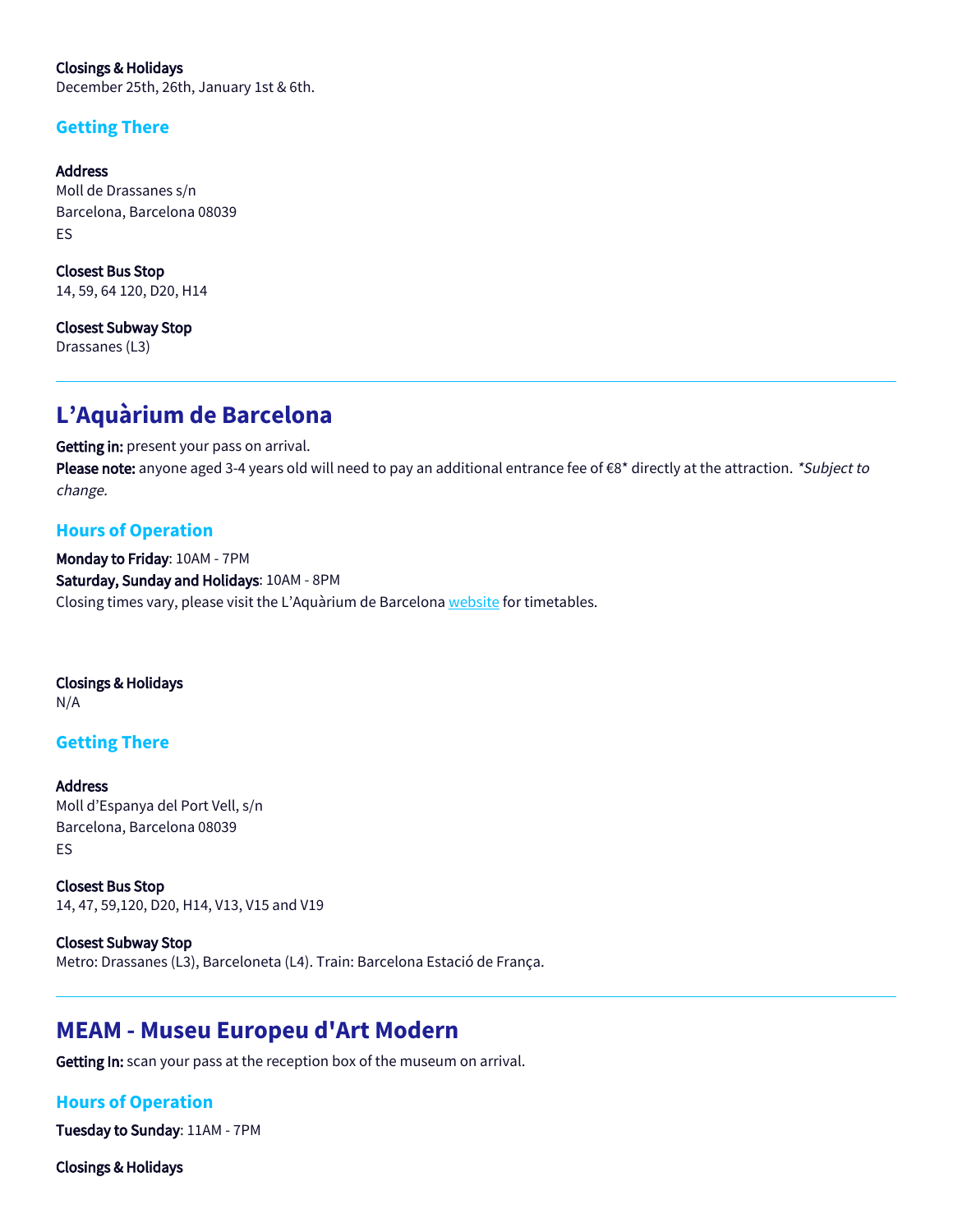Mondays, 25th & 26th December, and New Year's Day

## **Getting There**

Address Carrer Barra de Ferro 5 Barcelona, Barcelona 08003 ES

Closest Subway Stop Jaume I

## **Moco Museum Barcelona**

Getting in: simply show your pass upon arrival

#### **Hours of Operation**

Monday to Thursday: 10AM – 7PM Friday to Sunday: 10AM – 9PM

Closings & Holidays N/A

#### **Getting There**

#### Address

C Montcada 25 Barcelona, Barcelona 08003 ES

## **Modernism and Gaudi Walking Tour**

Getting in: arrive at the meeting point at the pre-booked time, outside the Movistar MovilCenter on the corner of Avinguda del Portalde l'Angel and Plaça Catalunya. Tour duration: 3 hours.

Please note: tours are provided in English.

#### **Hours of Operation**

Wednesday, Friday & Sunday: 9.30AM

Closings & Holidays N/A

#### **Reservations required**

Please email 24 hours in advance to book your place on the tour - **booking@inoutbarcelonatours.com**. Bookings by telephone (+34 933 18 10 23) can be made from Monday to Friday from 10AM - 2PM and 3PM - 7PM.

E-mail:

booking@inoutbarcelonatours.com

#### Phone:

+34 933 18 10 23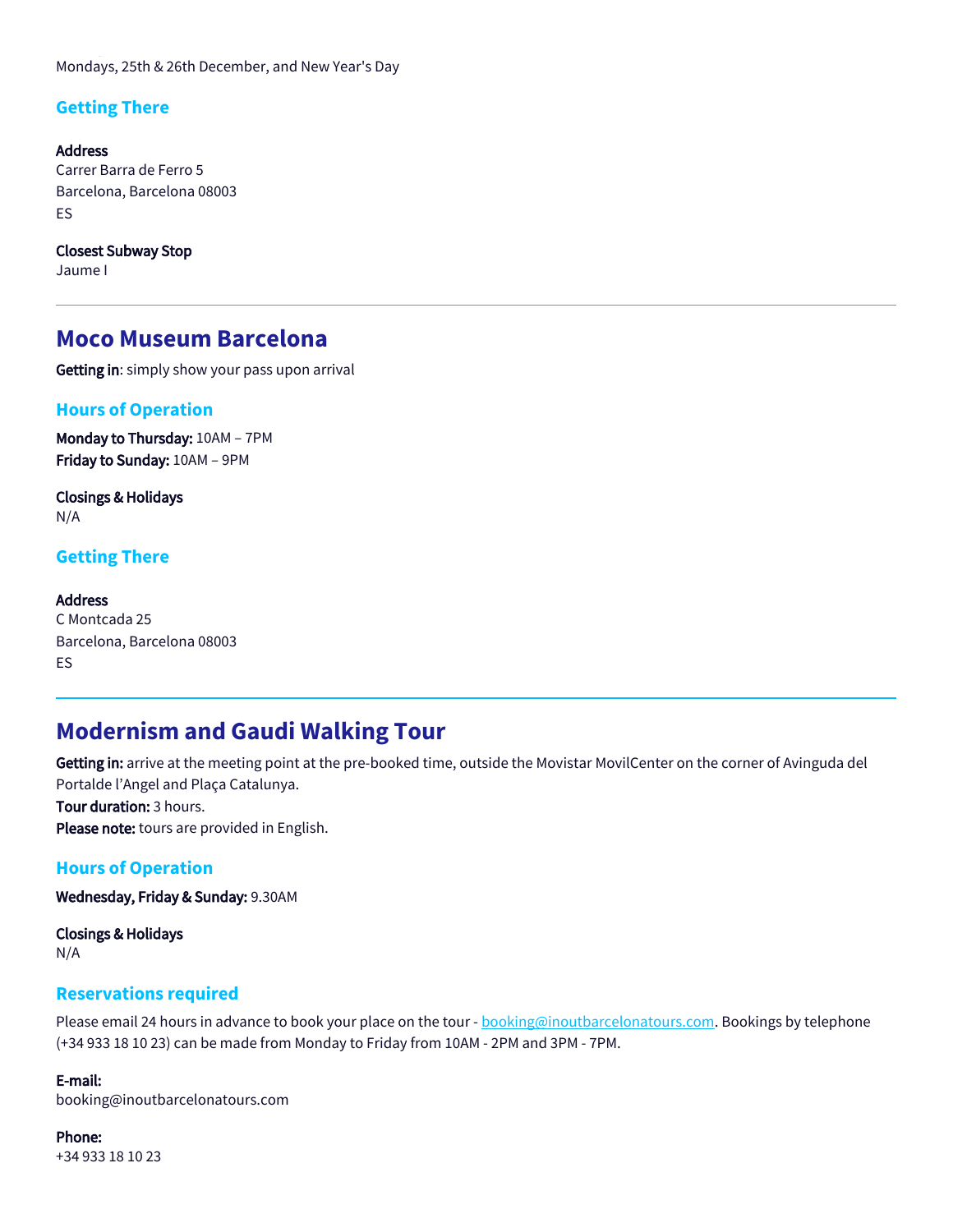## **Getting There**

Address Outside the Movistar MovilCenter on the corner of Avinguda del Portalde l'Angel and Plaça Catalunya Plaça de Catalunya, 27 Barcelona, Barcelona 08002 ES

Closest Bus Stop Plaça Catalunya

Closest Subway Stop Plaça Catalunya Station (L1, 3, 6, 7)

# **Montserrat On Your Own with Bus Transfer**

Getting in: present your pass at the bus for entry.

## **Hours of Operation**

Daily: 8AM Visitors should arrive at the meeting point 15 minutes before the start of the tour and tours will last approximately five hours.

#### Closings & Holidays

N/A

### **Reservations required**

Please [follow this link](https://fareharbor.com/embeds/book/amigotoursspain/items/109920/calendar/2022/05/?asn=leissurepass-eur&asn-ref=Leissure%20Pass&sheet-uuid=90d0997b-5ff7-40ee-9b1f-a6b2cfcec399&full-items=yes&flow=724506) to book your time slot. Keep your pass number(s) handy, as you'll need these to secure your reservation!

#### Website:

https://fareharbor.com/embeds/book/amigotoursspain/items/109920/calendar/2022/05/?asn=leissurepass-eur&asnref=Leissure%20Pass&sheet-uuid=90d0997b-5ff7-40ee-9b1f-a6b2cfcec399&full-items=yes&flow=724506

### **Getting There**

#### **Address**

Arc de Triomf Barcelona, Barcelona 08018 ES

#### Closest Bus Stop

The bus will be parked at the corner of Passeig de Lluís Companys and Carrer de Trafalgar. The guide will be waiting with an Amigo Tours sign.

# **Museu d'Art Contemporani de Barcelona (MACBA)**

Getting In: present your pass on arrival.

### **Hours of Operation**

For the most up-to-date opening hours, we recommend checking the [Museu d'Art Contemporani de Barcelona](https://www.macba.cat/en/visit) website. Normal Hours: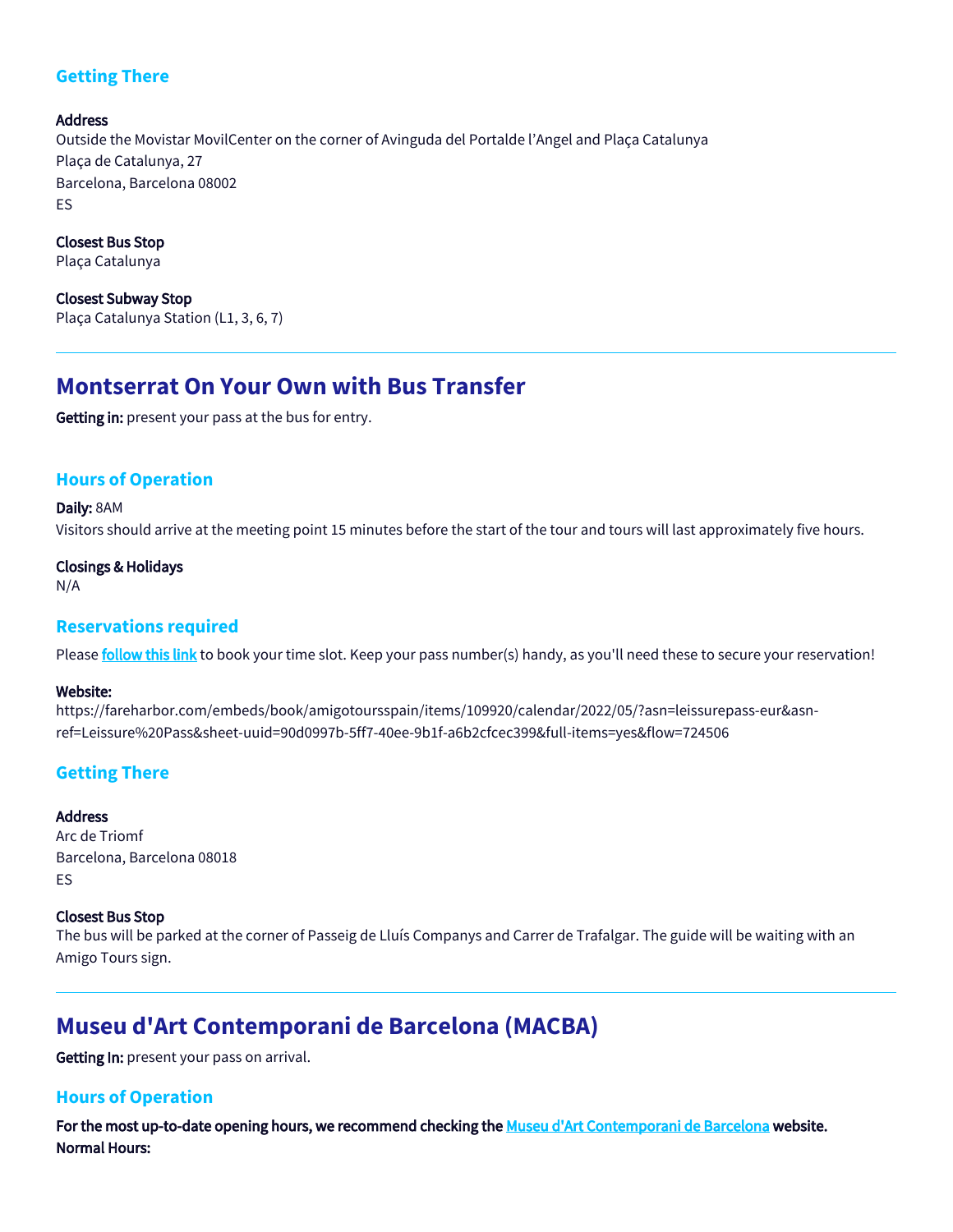- $\bullet$ Monday & Wednesday to Friday: 11AM - 7.30PM\*
- $\bullet$ Saturday: 10AM - 9PM
- Sunday & Public Holidays: 10AM 3PM

\*24 June – 25 September until 8PM

#### Closings & Holidays

Tuesdays (except public holidays), 1 January & 25 December.

## **Getting There**

**Address** Placa dels Angels 1 Barcelona, Barcelona 08001 ES

Closest Bus Stop 7, 22, 24, 47, 52, 54, 55, 59, 62, 63, 67,120, V13, V15, H12, H16, D50, L94, L95, Aerobús & Bus Turístic

Closest Subway Stop L1 (Catalunya), L2 (Universitat) L3 (Catalunya o Liceu)

# **Museu d'Historia de Catalunya**

Getting In: present your pass on arrival.

### **Hours of Operation**

For the most up-to-date opening hours, we recommend checking the [Museu d'Historia de Catalunya w](https://www.mhcat.cat/)ebsite. Normal Hours:

- **Tuesday to Saturday: 10AM 7PM**
- Wednesday: 10AM 8PM
- Sunday & Holidays: 10AM 2.30PM

Closings & Holidays Mondays

### **Getting There**

Address Plaça de Pau Vila, 3 Barcelona, Barcelona 08039 ES

# **Museu de la Música**

Getting In: present your pass on arrival.

**Hours of Operation**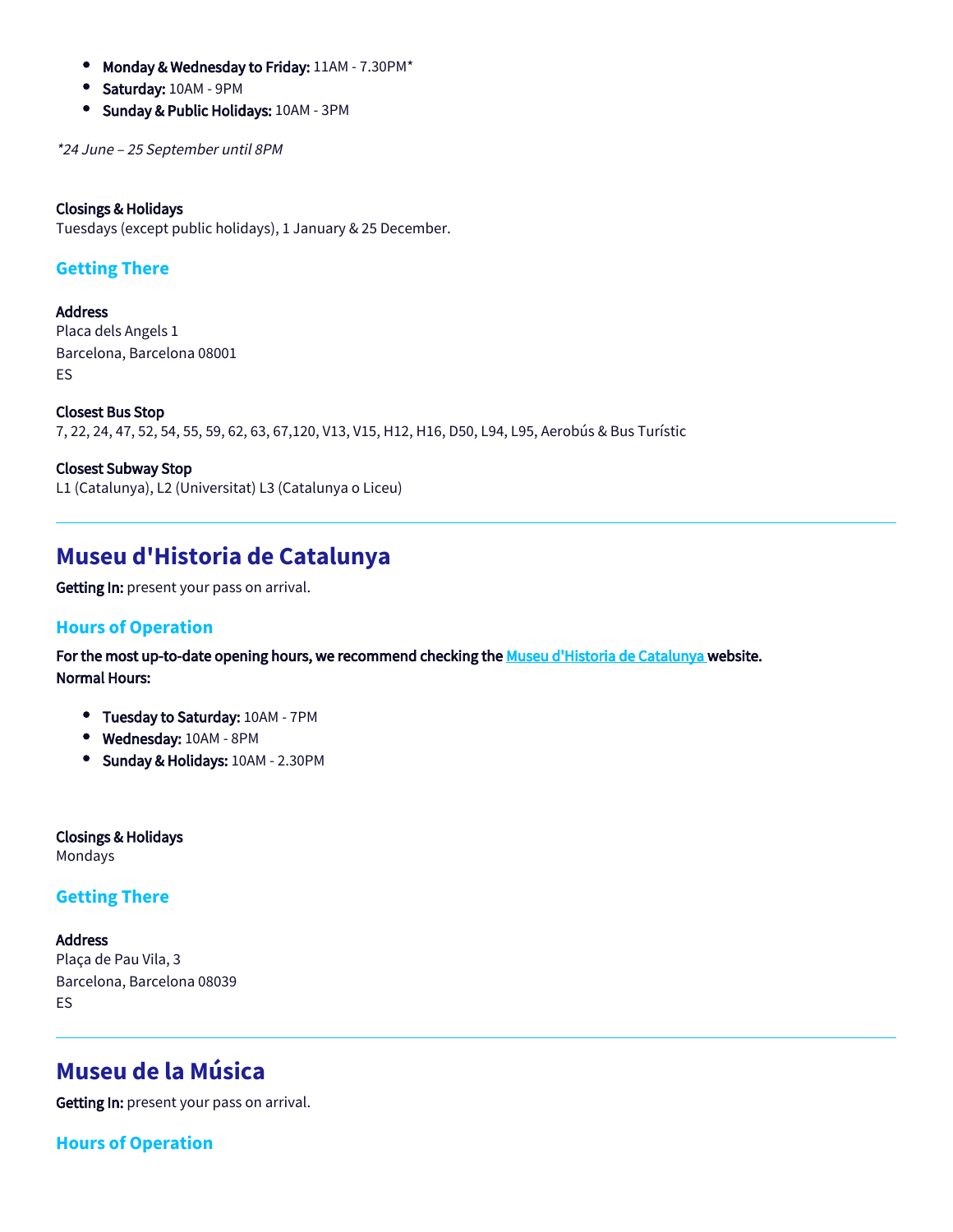Thursday: 6PM - 9PM

Sunday: 3PM - 7PM

While opening hours work on a weekly schedule, the museum has extended hours on the first Sunday of every month, from 10.00 - 19.00. There are also special additional openings throughout the year. Please [check online](http://ajuntament.barcelona.cat/museumusica/en/opening-hours-and-prices) for up-to-date information.

#### Closings & Holidays

1 & 6 January, 10 & 13 April, 1 May, 1 & 24 June, 15 August, 11 September, 25 & 26 December.

## **Getting There**

#### Address

Museu de la Música, L'Auditori Lepant 150, 2a pl. Barcelona, Barcelona 08013 ES

Closest Bus Stop 6, 7, 54, 62, 92, V21 i H12

#### Closest Subway Stop

Metro: Marina, Glòries (L1), Monumental (L2). Train: Clot and Arc de Triomf. Tram T4: Auditori-Teatre Nacional.

## **Museum of Illusions**

Getting in: simply present your pass at the ticket office. Please note: no entry to children under the age of 5.

## **Hours of Operation**

Sunday - Friday: 11AM – 7PM Saturdays and public holidays: 11AM – 9PM January 1 and December 25: 1PM - 9PM December 31: 10AM - 6PM

Closings & Holidays N/A

### **Getting There**

#### Address

Rambla de Sant Josep, 88 - 94, Barcelona, Barcelona 08002 ES

Closest Subway Stop Metro Liceu (L3)

# **Old Jewish Quarter Experience**

#### Attraction status as of Jul 3, 2022: Closed

Getting In: meet at the Call Barcelona at Carrer de Sant Honorat, 9, 08002 Barcelona. You must present your pass here in order to visit the Major Synagogue.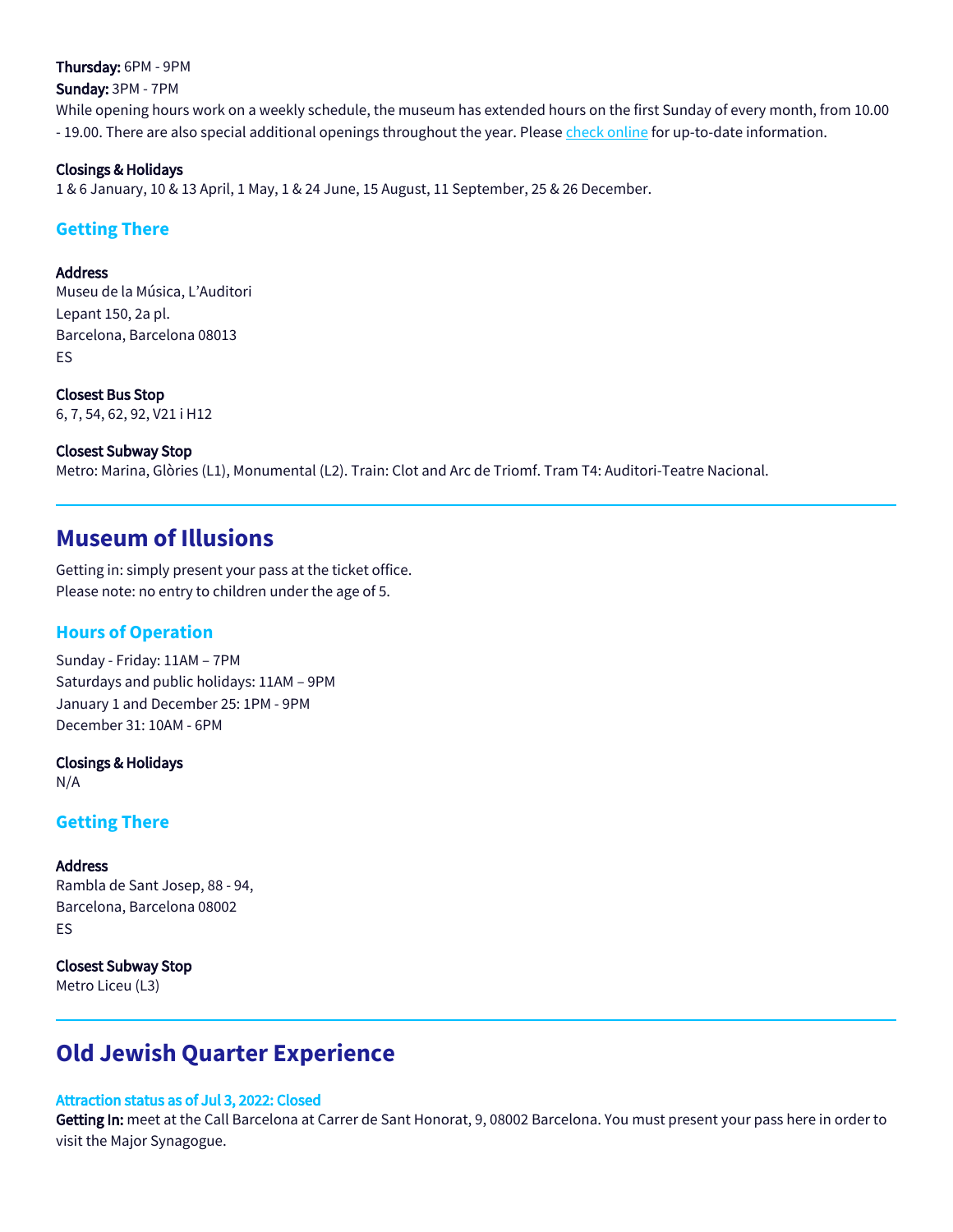## **Hours of Operation**

For the most up-to-date opening hours, we recommend checking the [Old Jewish Quarter Experience](https://www.sinagogamayor.com/en/home) website. Normal Hours:

## Winter

- $\bullet$ Monday to Friday: 10.30AM - 2.30PM and 3.45PM - 6.30PM
- $\bullet$ Sunday: 10.30AM - 3PM

#### Summer

- $\bullet$ Monday to Friday: 10.30AM - 6.30PM
- $\bullet$ Sunday: 10.30AM - 3PM

Opening hours may vary for special events, please check the [website](https://www.sinagogamayor.com/en/home) before you visit.

#### Closings & Holidays

25th & 31st December, 1st & 6th January, 9th April, 1st May, 20th, 27th & 28th September and 12th October.

## **Getting There**

#### Address

Carrer de Sant Honorat, 9 Barcelona, Barcelona 08002 ES

#### Closest Subway Stop

Jaume I (yellow subway line)

# **Old Town and Gothic Quarter Walking Tour**

Getting in: arrive at the meeting point at the pre-booked time, outside the Movistar MovilCenter on the corner of Avinguda del Portalde l'Angel and Plaça Catalunya. Tour duration: 3 hours.

Please note: tours are provided in English.

### **Hours of Operation**

Monday, Tuesday, Thursday & Saturday: 9.30AM

Closings & Holidays N/A

#### **Reservations required**

Please email 24 hours in advance to book your place on the tour - **booking@inoutbarcelonatours.com**. Bookings by telephone (+34 933 18 10 23) can be made from Monday to Friday from 10AM - 2PM and 3PM - 7PM.

#### E-mail:

booking@inoutbarcelonatours.com

Phone: +34 933 18 10 23

### **Getting There**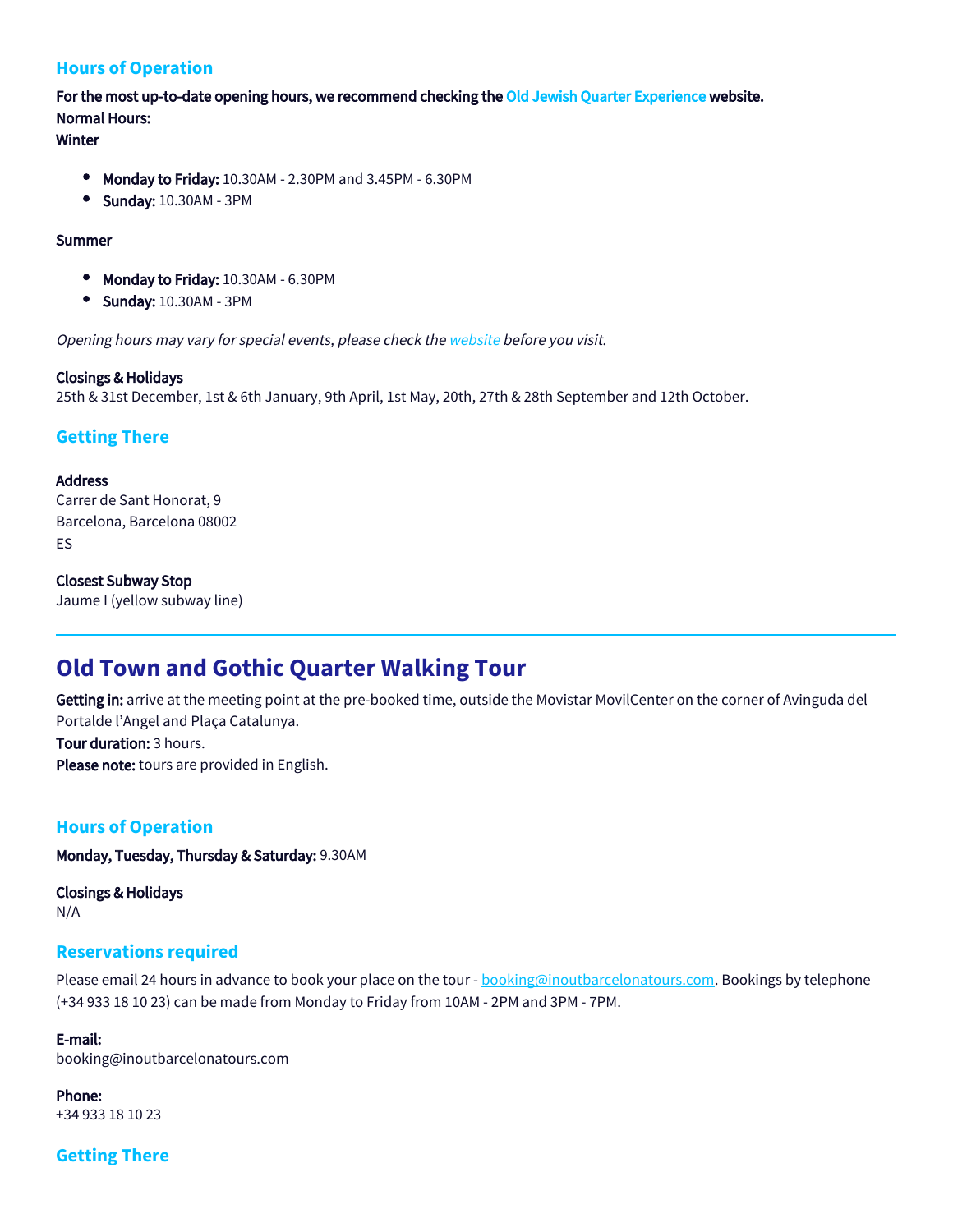#### Address

Outside the Movistar MovilCenter on the corner of Avinguda del Portalde l'Angel and Plaça Catalunya Plaça de Catalunya, 27 Barcelona, Barcelona 08002 ES

Closest Bus Stop

Plaça Catalunya

Closest Subway Stop Plaça Catalunya Station (L1, 3, 6, 7)

# **Olympic and Sports Museum**

Getting In: present your pass on arrival.

### **Hours of Operation**

For the most up-to-date opening hours, we recommend checking the [Olympic and Sports Museum](https://www.museuolimpicbcn.cat/en/) website. Normal Hours:

October to March:

- **Tuesday to Saturday: 10M 6PM**
- **Sunday and holidays: 10AM 2.30PM**

April to September:

- **Tuesday to Saturday: 10AM 8PM**
- **Sunday and Holidays: 10AM 2.30PM**

Closings & Holidays

Mondays

### **Getting There**

#### Address

Av. De l'Estadi 60 Barcelona, Barcelona 08038 ES

# **Palacio del Flamenco**

#### Attraction status as of Jul 3, 2022: Closed

Getting In: present your pass at the theatre on arrival. There's no need to book, just try to arrive 30 minutes before doors open to guarantee your first-come-first-served spot!

### **Hours of Operation**

Open daily

**• FLAMENCO & OLÉ: 6.30PM - 7.30PM**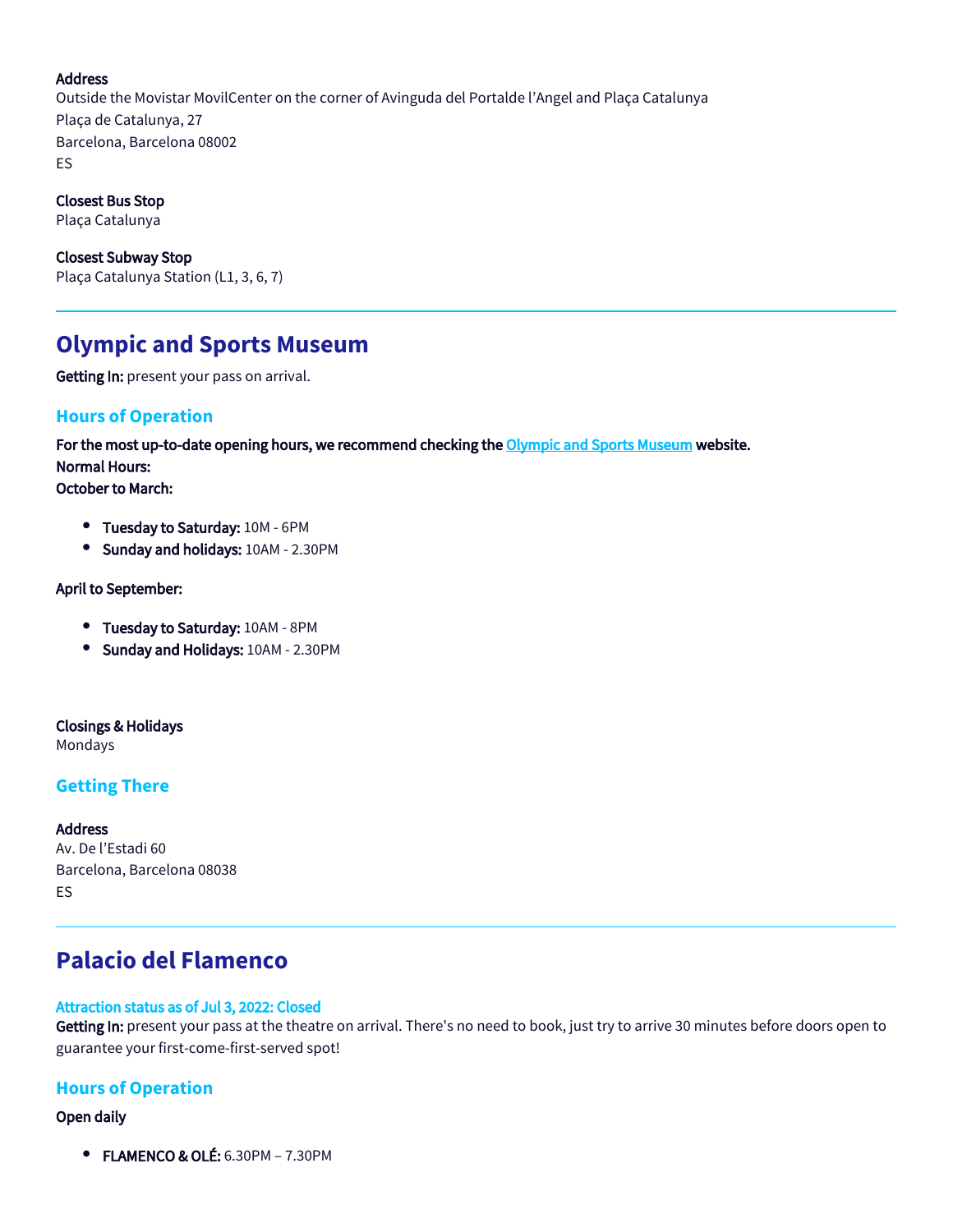- $\bullet$ FLAMENCO GIPSY: 8.30PM – 9.30PM
- **FLAMENCO PASIÓN: 10.30PM 11.30PM**

Closings & Holidays

N/A

### **Getting There**

Address Calle Balmes, 139 Barcelona, Barcelona 08008 ES

Closest Subway Stop Diagonal Metro Stop and Provença Railway Station

# **Park Güell Guided Tour**

Attraction status as of Jul 3, 2022: Book early Getting in: present your pass and booking information upon arrival.

## **Hours of Operation**

Tours run at 12:15PM Daily from April 1 to October 31 Monday to Saturday from November 1 to March 31 Tours run at 3:45PM

Daily in October On Wednesday, Friday & Sunday from November 1 to March 31 Tours run at 6:15PM Daily from April 1 to September 30

Closings & Holidays N/A

#### **Reservations required**

This attraction is extremely popular and gets booked up fast. If this is one of your 'must-sees', please reserve your spot as soon as possible!

Please [follow this link](https://fareharbor.com/embeds/book/amigotoursspain/items/109960/calendar/2022/05/?asn=leissurepass-eur&asn-ref=Leissure%20Pass&sheet-uuid=90d0997b-5ff7-40ee-9b1f-a6b2cfcec399&full-items=yes&flow=724506) and select 'Fast Track Access to Park Guell' to book your time slot. Keep your pass number(s) handy, as you'll need these to secure your reservation!

E-mail: madrid@amigotours.com

Phone: +34 91 129 34 83

**Getting There**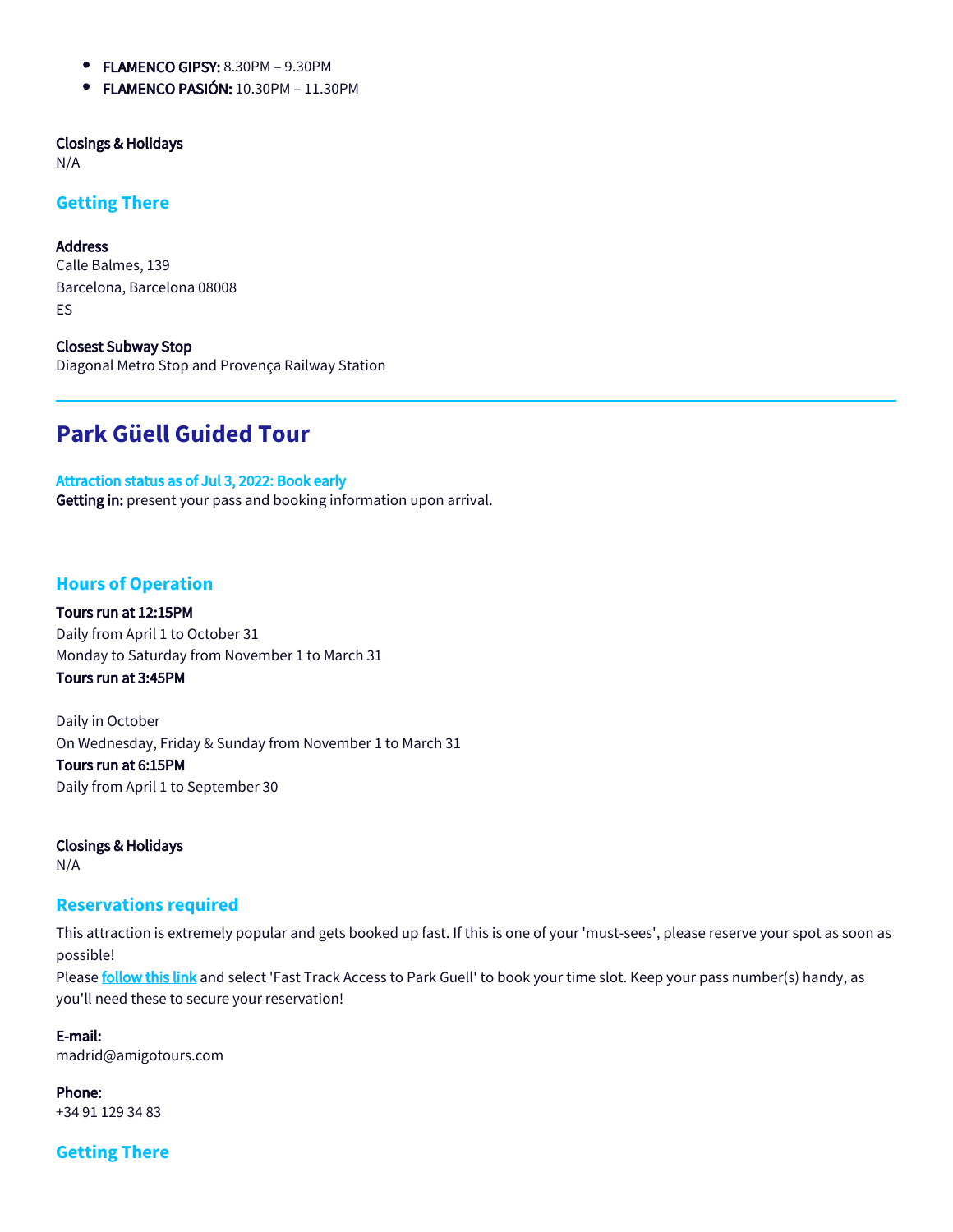#### Address

At the entrance of Park Güell, Carrer d'Olot 11 (Next to the Casa del Guarda) Barcelona, Barcelona 08024 ES

# **Picasso Museum Guided Tour**

#### Attraction status as of Jul 3, 2022: Limited availability

Getting in: please meet the guide at Palau Dalmases (Carrer de Montcada, 20, 08003, Barcelona) and show your reservation confirmation.

## **Hours of Operation**

Tuesday, Wednesday: 4PM Thursday: 3PM Friday: 4PM

#### Closings & Holidays

| Closed on Mondays                                 |
|---------------------------------------------------|
| Holidays:                                         |
| 12/24                                             |
| 12/25                                             |
| 12/31                                             |
| 1/1                                               |
| and days of special events (without prior notice) |

### **Reservations required**

This attraction is extremely popular and gets booked up fast. If this is one of your 'must-sees', please reserve your spot as soon as possible!

To reserve your spot, please email booking.toursfortoday@gmail.com. Please include your name, your preferred date and time slot, your pass numbers & pass type (All-Inclusive Pass or Explorer Pass), and the number of guests in your party.

If you have an All-Inclusive Pass: the reservation is cancelable up to 24 hours before the tour. Please make sure to cancel if you will not join the tour.

If you have an Explorer Pass: the booking request will reduce the number of activities and it's not cancelable.

#### Website:

https://toursfortoday.trekksoft.com/en\_GB/activity/312337/barcelona-go-city-pass-picasso-guided-english-tour-of-picassomuseum

### **Getting There**

#### **Address**

Carrer de Montcada Barcelona, Barcelona 08003 ES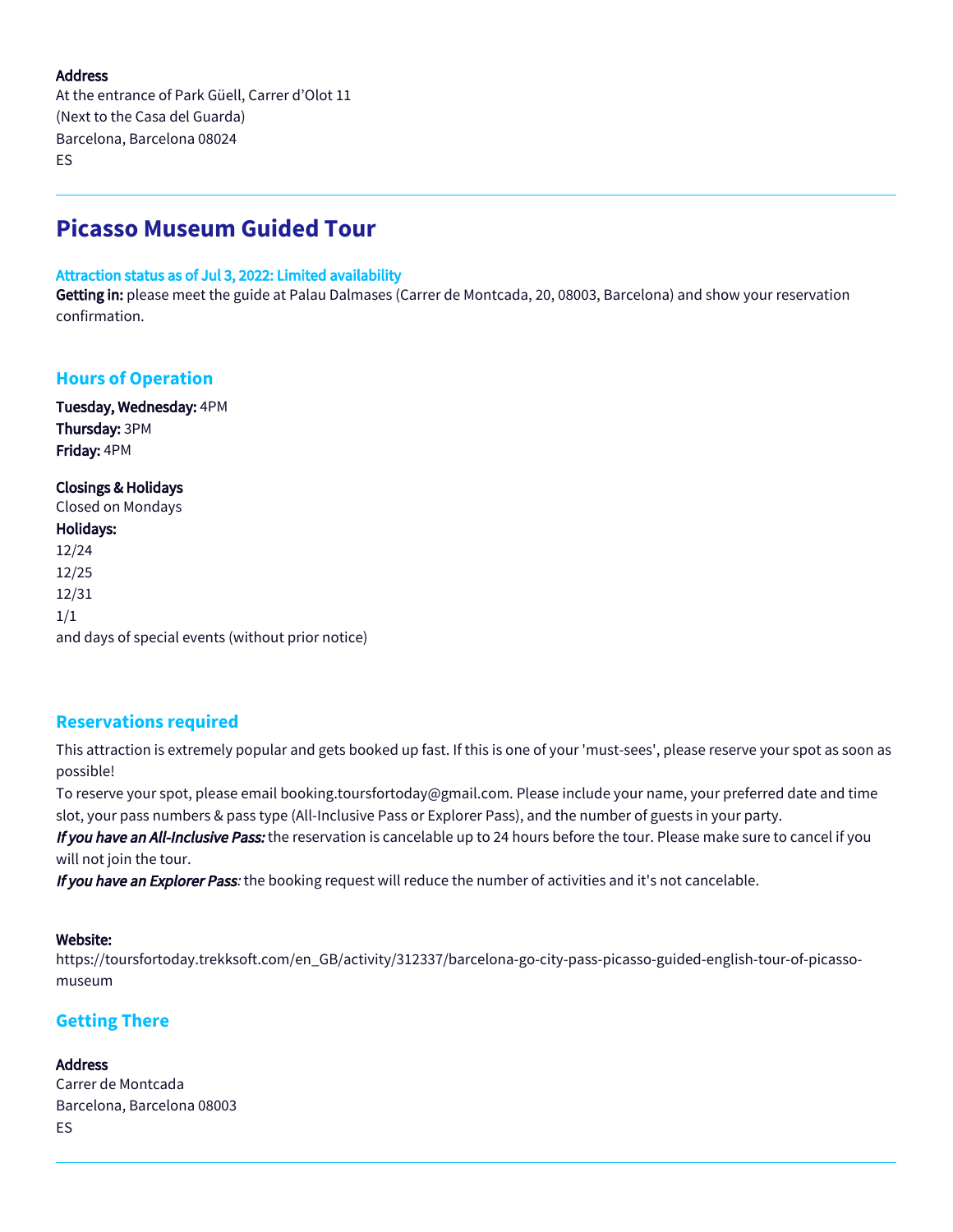# **Poble Espanyol de Barcelona**

Attraction status as of Jul 3, 2022: Must-see Getting in: present your pass on arrival.

#### **Hours of Operation**

Monday: 10AM - 8PM Tuesday - Sunday: 10AM - midnight \*Opening hours may vary, special opening hours can be found on the Poble Espanyol de Barcelona [website](https://www.poble-espanyol.com/en/plan-your-visit/).

Closings & Holidays Special opening times 1 January: 1PM–midnight 13 January - 6 February: 9AM-8PM 25 December: 9AM–2PM

## **Getting There**

Address Francesc Ferrer i Guàrdia, 13 Barcelona, Barcelona 08038 ES

Closest Bus Stop 23, 13, 150 (stop Poble Espanyol)

Closest Subway Stop Metro: Plaça Espanya (L1 – L3). Train: Sants Station. FGC trains: (Espanya Station).

# **Raval walking tour: Barcelona's gritty past**

Getting in: show your pass to the guide to check in for the tour. Meeting point: outside the Lefties clothing store, by the entrance to Universitat Metro station. Make sure to arrive 15 minutes before the tour departs. Tours are given in English. The tour finishes at Three Chimneys Park, Avinguda del Paral lel, 49

### **Hours of Operation**

From July 1 to September 4 Daily: 7PM From September 5 Daily: 1PM

Closings & Holidays N/A

#### **Reservations required**

Book your spot online by **following this link**.

To book, click the Reserve Now button.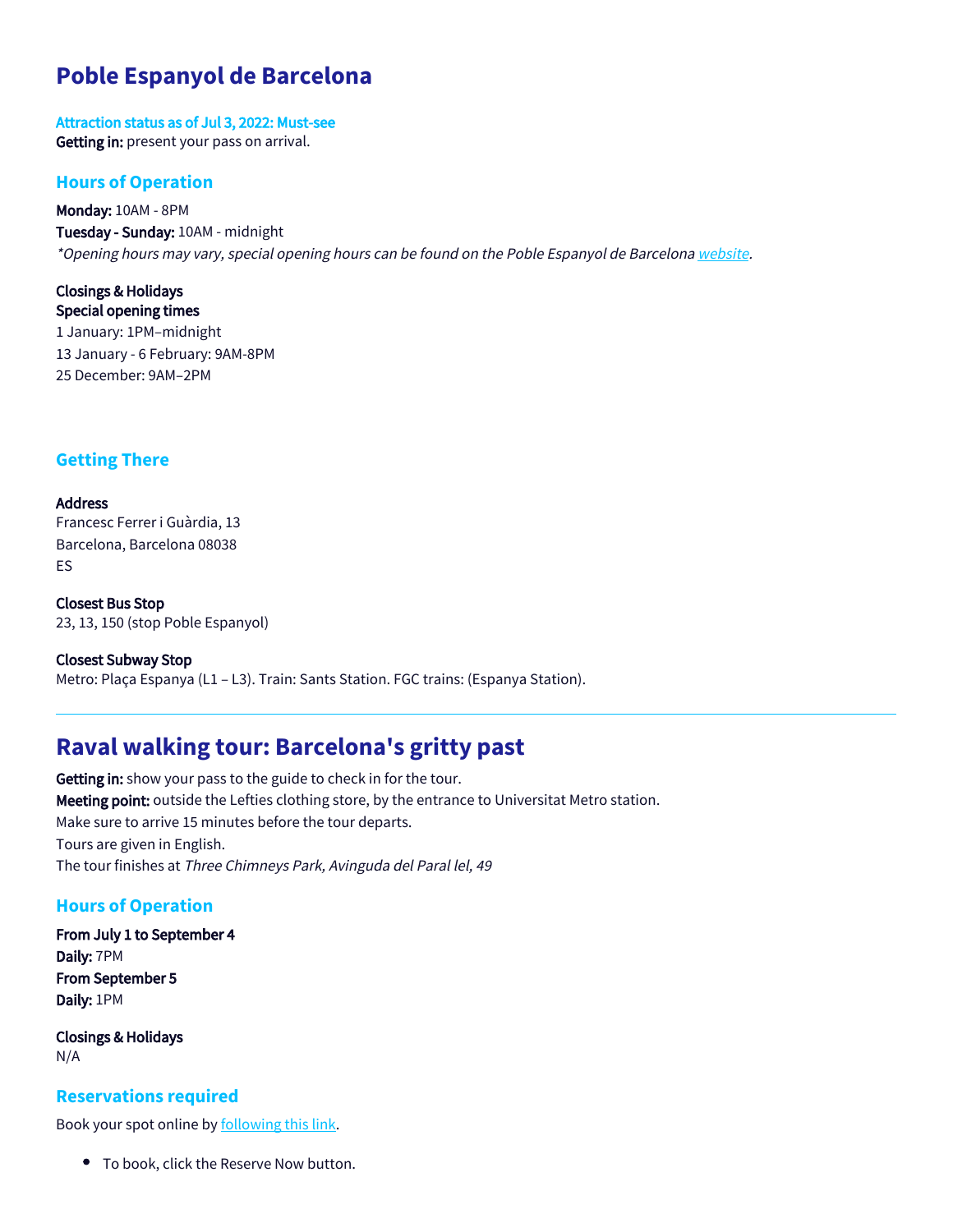- $\bullet$ Choose your preferred date and time slot.
- $\bullet$ Enter your credit card details and continue to the final step.
- You can change or cancel your booking up to 24 hours before the tour.

Please note: no-shows will be charged.

#### Website:

https://www.exp1.com/barcelona-tours/raval-walking-tour-with-pass/

## **Getting There**

#### Address

Plaça de la Universitat, 7, Barcelona, Barcelona 08007 ES

#### Closest Subway Stop

Universitat

# **Recinte Modernista de Sant Pau**

Getting in: simply present your pass on arrival.

### **Hours of Operation**

From April 1 until October 31 Monday to Sunday (and public holidays) from 10AM - 6PM From November 1 to December 31 Monday to Sunday (and public holidays) from 10AM - 4:30PM Last entrance to the Art Nouveau Site 30 minutes before closing time

Closings & Holidays May 18 - closed due to an event. December 25

### **Getting There**

### **Address** Sant Antoni Maria Claret 167 Barcelona, Barcelona 08025 ES

Closest Bus Stop H8, 19, 20, 45, 47, 50, 51, 92, 117, 192

Closest Subway Stop Sant Pau – Dos de Maig (L5)

# **Sagrada Familia Guided Tour**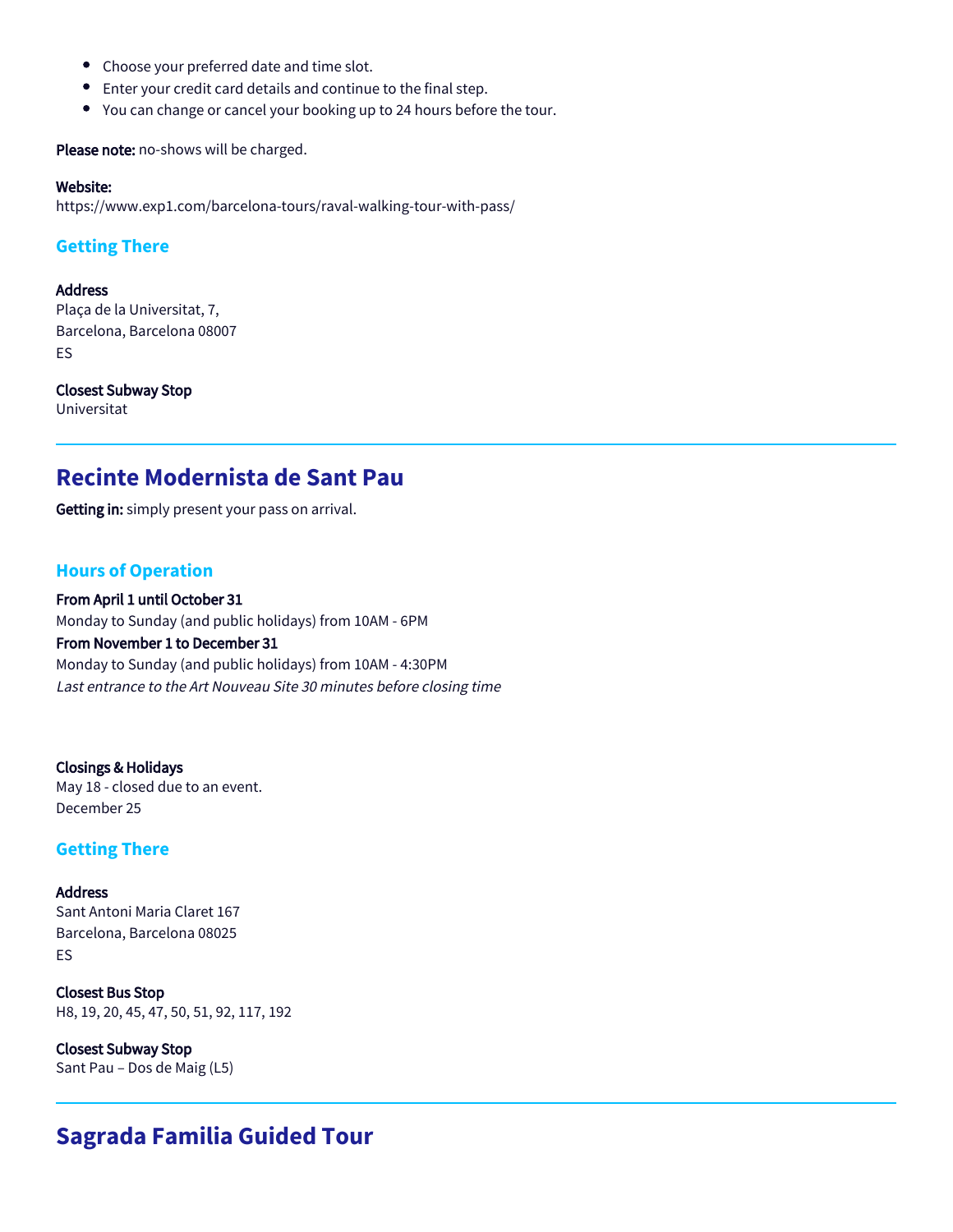#### Attraction status as of Jul 3, 2022: Book early

Getting in: meet your guide at the corner of Carrer de Mallorca and Carrer de la Marina (next to the metro elevator), which is situated in front of the Sagrada Familia gift shop (Botiga Tienda). Look for a guide holding an Amigo Tours sign.

#### **Hours of Operation**

Morning tours run Monday to Saturday at 9:30AM Afternoon tours run daily at 3:30PM Occasionally, tours will run at 1PM and 6PM. Please check the booking link to see all available timeslots.

#### Closings & Holidays

No tours on Sunday morning due to Mass.

#### **Reservations required**

Please [follow this link](https://fareharbor.com/embeds/book/amigotoursspain/items/387823/calendar/2022/06/?flow=724506&asn=leissurepass-eur&asn-ref=Leissure%20Pass&sheet-uuid=90d0997b-5ff7-40ee-9b1f-a6b2cfcec399&full-items=yes) to book your time slot. Keep your pass number(s) handy, as you'll need these to secure your reservation! Please note: this attraction has a high demand and is not available last minute, if you are planning to visit please book early to secure a spot.

#### Website:

https://fareharbor.com/embeds/book/amigotoursspain/items/109943/calendar/2022/05/?asn=leissurepass-eur&asnref=Leissure%20Pass&sheet-uuid=90d0997b-5ff7-40ee-9b1f-a6b2cfcec399&full-items=yes&flow=724506

#### **Getting There**

#### Address

Corner of Carrer de Mallorca and Carrer de la Marina Barcelona, Barcelona 08013 ES

Closest Bus Stop Metro Station: Sagrada Familia Closest Bus Stop/ Numbers 19, 33, 34, b24, d50, h10

# **Sagrada Familia Virtual Tour 360**

Getting in: meet your guide outside the [Kurz&Gut Gaudi restaurant on Avinguda de Gaudí, 5, Barcelona 08025](https://www.google.com/maps/place/Kurz%26Gut+Gaudi/@41.4051466,2.1729951,292m/data=!3m2!1e3!4b1!4m5!3m4!1s0x12a4a2c34de95267:0x30e14770f568e54c!8m2!3d41.4051466!4d2.1742299). Please note: passholders also have access to a 10% discount on beverages and food at the meeting point.

#### **Hours of Operation**

Friday to Sunday at 5:30PM The tour will be offered in Spanish and in English

#### Closings & Holidays

Monday - Wednesday 24, 25, 31 December 1 January

#### **Reservations required**

Book your slot by emailing [info@toursfortoday.com](mailto:info@toursfortoday.com) with your preferred date and number of visitors.

E-mail: info@toursfortoday.com

### **Getting There**